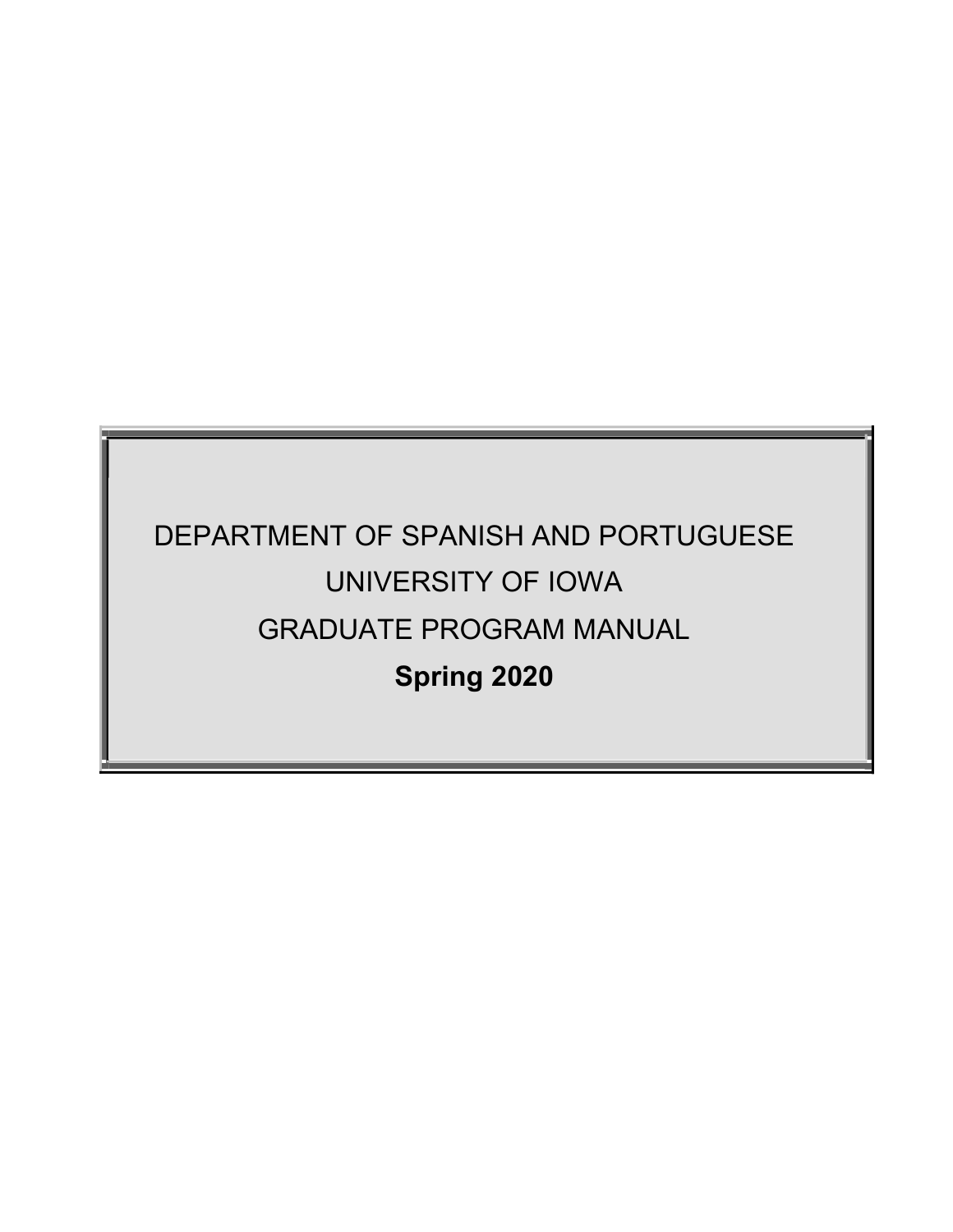# *Graduate Program Manual, Department of Spanish & Portuguese*

# **Table of contents**

| Program Requirements: Master of Arts                                    |  |
|-------------------------------------------------------------------------|--|
|                                                                         |  |
|                                                                         |  |
|                                                                         |  |
| Program Requirements: Doctor of Philosophy                              |  |
|                                                                         |  |
|                                                                         |  |
|                                                                         |  |
|                                                                         |  |
|                                                                         |  |
|                                                                         |  |
|                                                                         |  |
|                                                                         |  |
| <b>Policies and Procedures</b>                                          |  |
|                                                                         |  |
|                                                                         |  |
|                                                                         |  |
|                                                                         |  |
| Principles of Good Practice Related to Mentoring of Graduate Students31 |  |
|                                                                         |  |
| <b>Additional Information</b>                                           |  |
|                                                                         |  |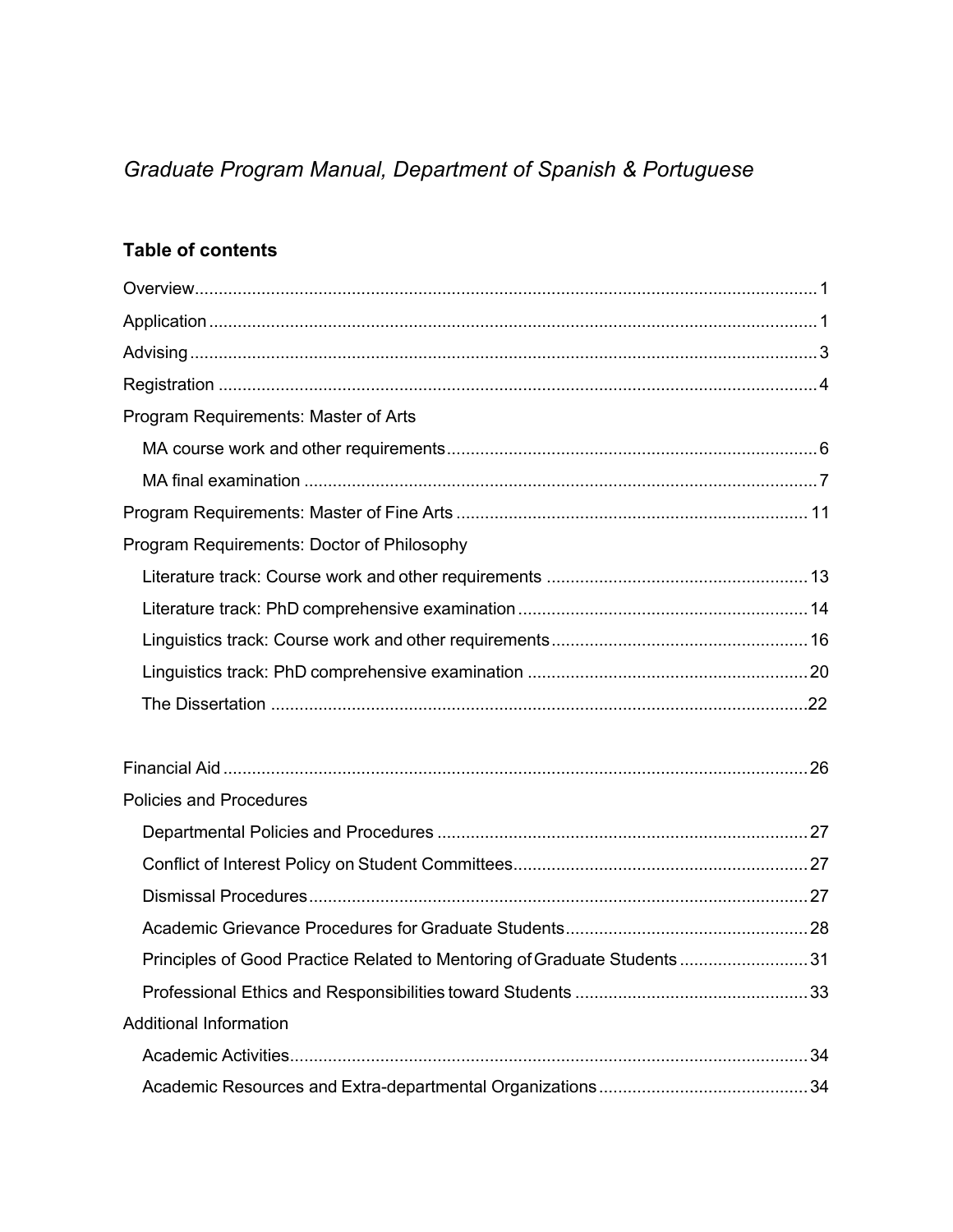## DEPARTMENT OF SPANISH AND PORTUGUESE

# UNIVERSITY OF IOWA

### GRADUATE PROGRAM MANUAL

# **Spring 2020**

### *Overview*

The Department of Spanish and Portuguese offers the degrees of Master of Arts (MA), Master of Fine Arts (MFA) and Doctor of Philosophy (PhD) in Spanish. The Master of Arts program aims to provide training in literary analysis and linguistic structure, to provide a thorough knowledge of principal areas of Hispanic literature and Hispanic linguistics, and to help develop the candidate's oral and written language skills to a high degree of proficiency. The Master of Fine Arts in Spanish creative writing is a terminal degree with the goal of helping the candidate to fully develop his or her creative writing skills, via writing workshops across genres, courses in the history and criticism of Hispanic literatures, and community outreach. At the doctoral level, two programs are available. One is dedicated to Hispanic literatures and one to Hispanic linguistics. In literary studies, students are trained in textual analysis and literary history, criticism, and theory; in linguistic studies, students are trained in linguistic analysis and theory. Specific course and examination requirements for each degree program are detailed below. In total, completion of the MA requires 30 post- baccalaureate semester hours (s.h.); completion of the MFA requires 48 post-baccalaureate semester hours, and completion of the PhD requires 72 post- baccalaureate semesterhours.

The graduate policies and practices in the Department of Spanish and Portuguese are governed not only by departmental policies but also by the policies of the Graduate College, the College of Liberal Arts and Sciences, and The University of Iowa. Students are encouraged to consult the Graduate College website (http://www.grad.uiowa.edu/), which includes the *Graduate College Manual of Rules and Regulations*, the list of deadlines, and information on funding.

### *Application*

Admission to the graduate programs in Spanish is a competitive process based on a comparative evaluation of all applications received. In order to be considered for admission, applicants should meet the minimum requirements described below. Because the process is competitive, fulfilling the minimum requirements for admission does not ensure admission to the program. Initial review of graduate applications begins in the first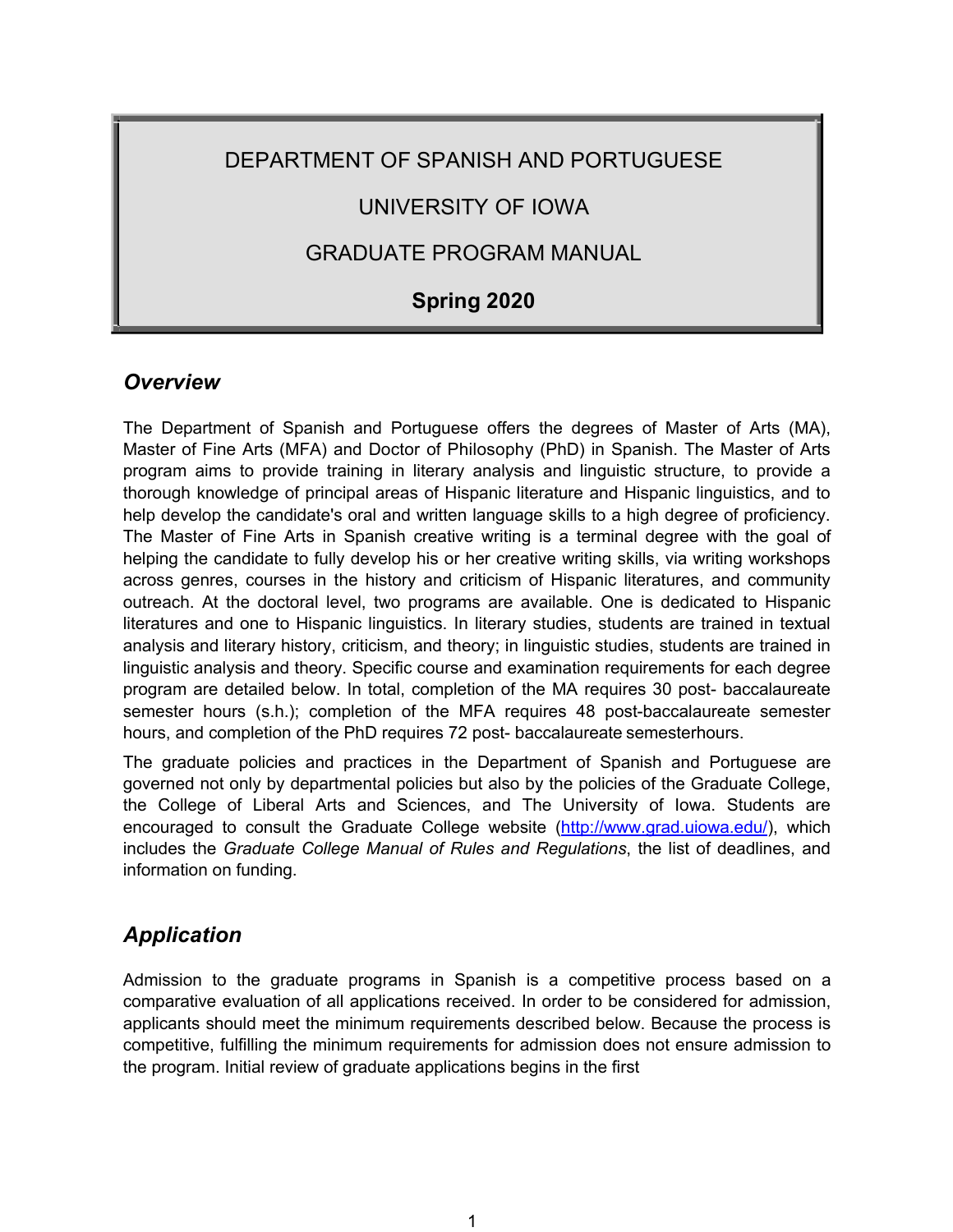week of January and continues on an on-going basis thereafter as completed applications are received. In order to receive full consideration for financial aid, applications should be received by December 31st for the following academic year. Prospective students may also apply to begin graduate studies in the spring semester, but financial aid is not always available at that time.

**Minimum Requirements:** Applicants to the MA program must have completed the equivalent of an undergraduate Spanish major with at least a 3.00 grade point average in courses for the major. An undergraduate within no more than four semester hours (s.h.) of graduation may be admitted to the Graduate School provided all undergraduate requirements are completed during the first semester of graduate studies. Applicants to the MFA program must have an undergraduate degree in a relevant field, with at least a 3.50 grade point average. Applicants to the PhD program must have completed the equivalent of an MA in Spanish or an MFA in Spanish Creative Writing with at least a 3.50 grade point average.

**English Proficiency Requirements for International Students:** For international students whose native language is other than English, admission to the Graduate College requires a score of 550 or higher on the paper-based (PBT) TOEFL, a score of 213 or higher on the computer-based test (CBT), or a score of 81 on the Internet-based test (IBT). Applicants with scores below these cut-off points will not be admitted. Newly admitted graduate students who present TOEFL scores below 600 on the PBT, below 250 on CBT, or below

100 on the IBT are required to complete an English Proficiency Evaluation on campus before their first registration for classes. Students are required to complete any English as a Second Language course work specified as a result of this evaluation (typically within the first year of study). The TOEFL is given worldwide throughout the year. There is a fee for the examination and payment must accompany your order or it will be returned to you. The University's TOEFL school code is 6681.

As an alternative to the TOEFL, the Graduate College also accepts the International English Language Testing Service exam (IELTS), based in the UK. It covers the same four basic skill sets as the TOEFL (speaking, listening, reading, writing) and is graded on a scale of 1-9. A minimum aggregate score of 7 is required with no one skill set exam being below 6. See http://www.uiowa.edu/admissions/graduate/international/english-grad.htm for more information.

*The Department of Spanish and Portuguese accepts only the results of the Internetbased test for the purpose of determining an admitted student's eligibility for a teaching assistantship, which is our primary form of financial aid. An overall IBT score of 100 or higher, with a minimum score of 26 on the speaking component, is required before an offer of financial aid can be made.*

**Application Procedure:** The application procedure for the MA, MFA and the PhD program requires the submission of (1) the University of Iowa Graduate College application form,

(2) three letters of recommendation from faculty members familiar with the student's record, or, for applicants to the MFA, letters from writers familiar with the student's writing, (3) a oneto two-page clearly articulated statement of purpose, (4) official transcripts from all universities and/or colleges attended, (5) the Graduate Record Examination (GRE)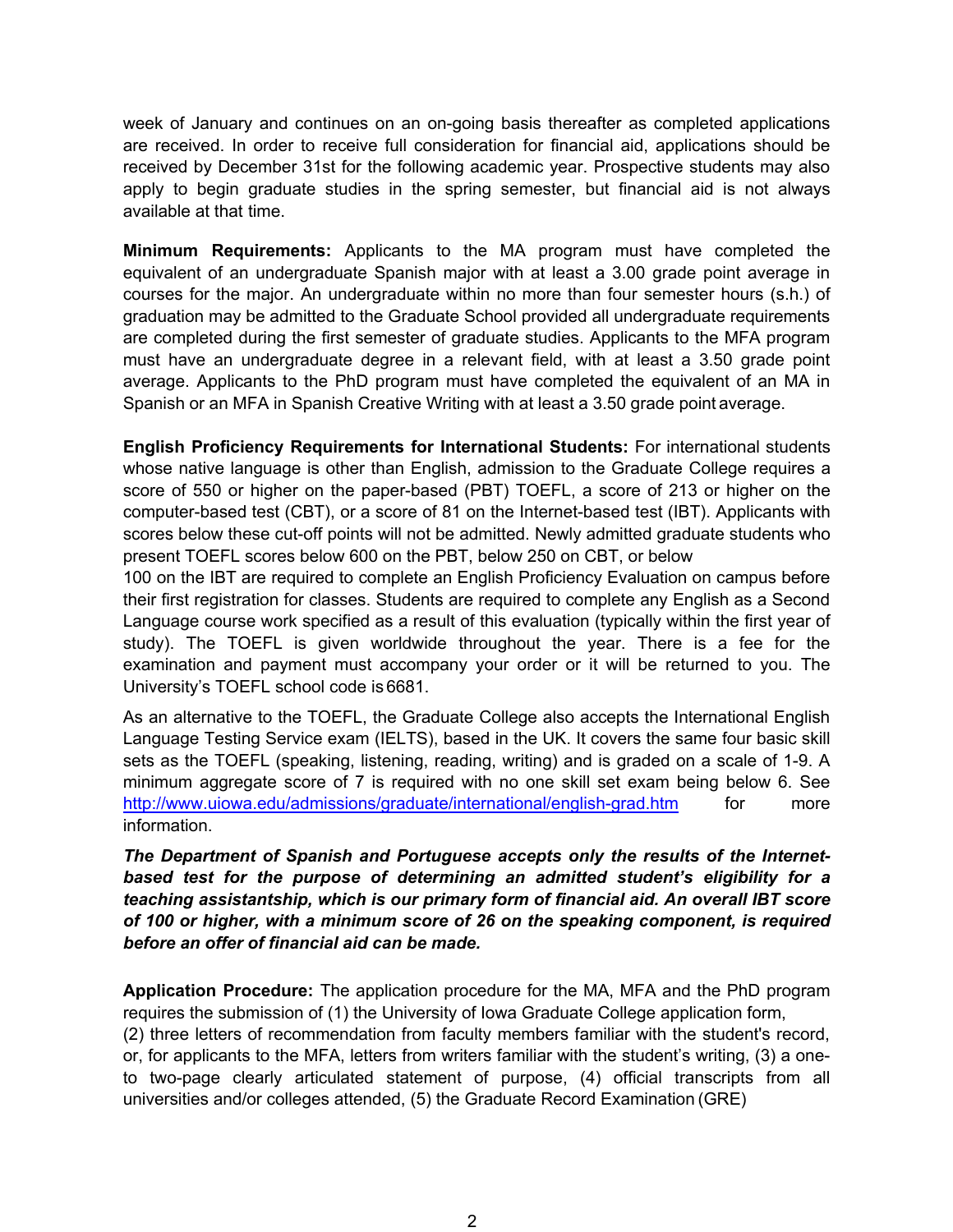scores, and (6) the IBT TOEFL score, when necessary. In addition, applicants to the MA program must submit a paper that shows ability to do linguistic or literary analysis. If this paper is written in English, then an additional writing sample in Spanish must also be submitted. Applicants to the MFA must submit a sample of creative work in Spanish of at least 30 (but no more than 50) pages of prose fiction or theater or 20 pages of poetry that demonstrate excellent creative potential and native-like proficiency in Spanish. Applicants to the PhD program must submit a minimum of two research papers which demonstrate achieved excellence in literary or linguistic analysis and argumentation. In the case of intent to write a dissertation with a creative component, applicants must also submit a sample of their creative work in Spanish. Usually these are papers and projects written during the course of the applicant's MA/MFA study. At least one of these papers must be inSpanish.

### *Advising*

The advising relationship between student and faculty advisor is an integral part of graduate education. The Linguistics/Literature graduate coordinators initially advise each graduate student during his or her first year in the MA and PhD programs. During their second semester, MA and PhD students select an individual faculty advisor in consultation with the DGS. The selection of an advisor should be made in accordance with the student's areas of interest and the faculty member's areas of research expertise. In their second semester, students meet with either the DGS or their chosen and approved advisor before the registration period to ensure that they receive advice regarding programming their thirdsemester course-work. Once the faculty advisor has been chosen, students meet with that advisor for continued course and exam planning. In addition, a student may consult at any time with the DGS.

The Director of the MFA program initially advises each student in that program. During the second semester students select an advisor in consultation with the Director of the MFA and in accordance with the genre in which the student plans to write his or her creative writing thesis.

A student may request a change of advisor at any time by writing to the DGS. The DGS will forward the request to the DEO (the Departmental Executive Officer, the title for the chair of the department). Assignment of a new advisor will again be made in accordance with the student's areas of interest and the faculty member's areas of research or writing expertise. At all times the selection of an appropriate advisor should be guided by academic concerns and reflect the student's chosen areas of focus.

Once selected by the student, the faculty advisor, in consultation with the student, will propose an advisory committee. MA advisory committees consist of four departmental faculty members and typically also constitute the MA examination committee. MFA advisory committees consist of three members, with at least two being faculty members of the Spanish creative writing program and the third being either a faculty member from the Department of Spanish and Portuguese who is not part of the creative writing program or a faculty member from a related extra-departmental unit. PhD advisory committees consist of five departmental faculty, or four departmental faculty and one faculty from a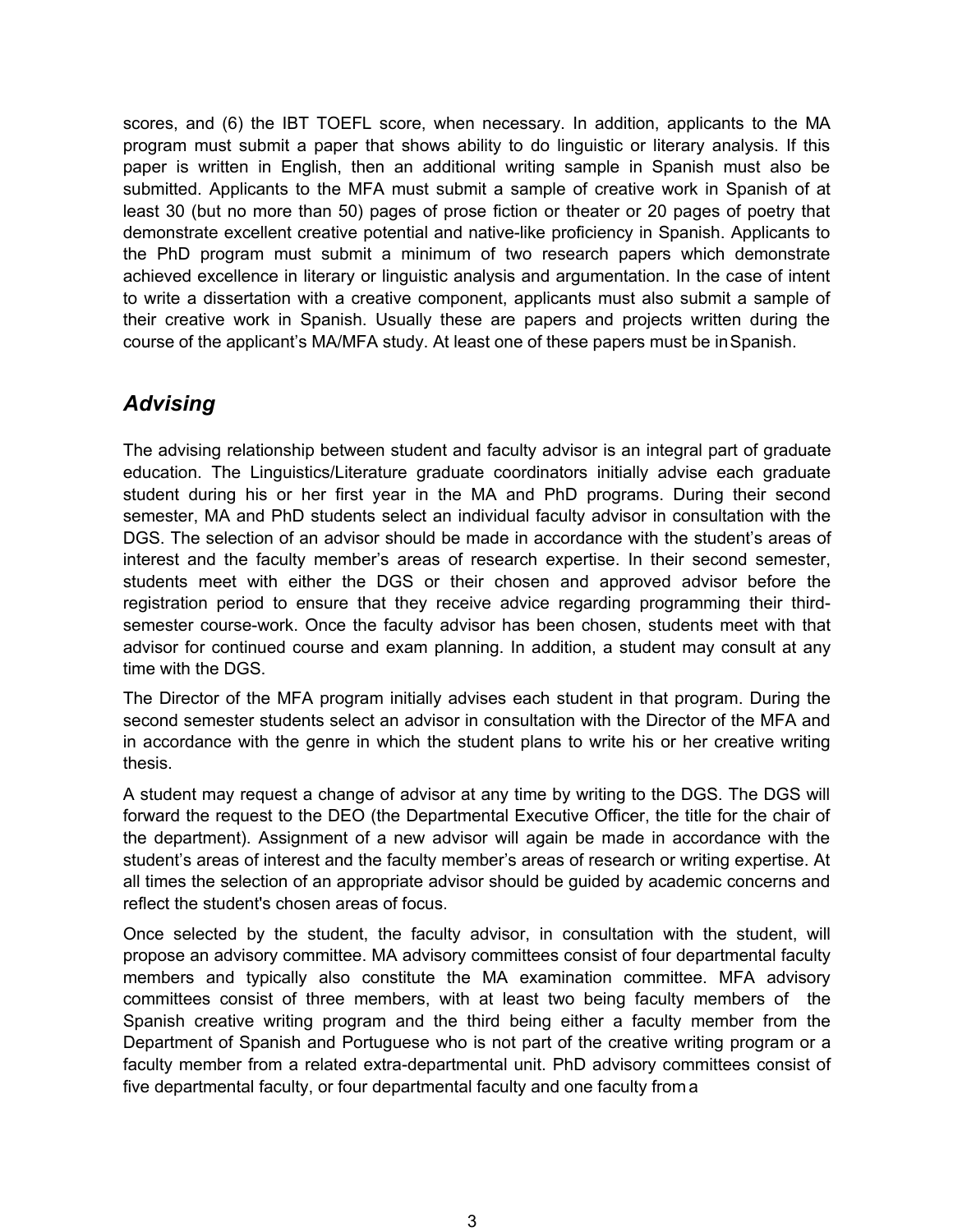related department such as the Department of Linguistics, the Department of Cinematic Arts or other departments and programs in the Division of World Languages, Literatures and Cultures. It is the responsibility of the advisor to officially contact the relevant faculty members in order to inquire as to their willingness to participate. The student, of course, retains the right to meet with potential advisory committee members individually. For all students, the advisor submits the proposed committee for approval by the DGS and the DEO, via the departmental form for proposal of graduate committees. As part of the approval process, there will be consultation between these individuals and theadvisor.

All advisory committees must be formed by the end of the third week of the student's third semester of enrollment (for students who begin in the fall, this will generally be the first week of March), and must meet with the student prior to the departmental annual review of graduate student progress. The advisory committee for MA students should meet again in the first half of the third semester of enrollment in order to ensure timely preparation for the MA exams in the fourth semester. The advisory committees for PhD students may choose to meet in the third semester of enrollment to review the student's progress or, in the case of students in the linguistics track, to discuss the first research paper. All PhD advisory committee should meet again in the fourth semester of enrollment to review the student's plan of study, approve the three reading lists (for exams in the literature track), and finalize plans for the comprehensive examination. At these meetings, the departmental plan of study form is updated and a copy is placed in the student's file. Copies may also be given to the student and to the members of the advisorycommittee.

The departmental faculty meets in the spring semester, no later than the last week in March, to evaluate the academic standing of all departmental graduate students. Prior to this meeting, all the student advisory committees that have been constituted by that time should have met.

On page 31 this Graduate Manual can be found a section on "Principles of Good Practice Relating to Mentoring of Graduate Students", from the University of Iowa Graduate College, and on page 33 a section on "Professional Ethics and Academic Responsibility: Responsibilities to Students"*,* from the *University of Iowa Operations Manual*. See also page 27 for the departmental policy on conflict-of-interest situations in the formation of graduate student committees.

### *Registration*

A normal full time course-load for graduate students who hold a 50% teaching assistantship is three graduate courses a semester, that is, 9 s.h. for a total of 18 s.h an academic year. Minimum course registration is 2 s.h. (See the Graduate College rules below regarding registration for students who have completed all requirements but the dissertation). Students who fail to register for a period of 12 months or more must apply for readmission to the Graduate College.

Maximum registration is 15 graduate s.h. for fall or spring semester and 12 graduate hours for the 12-week summer session. Teaching assistants appointed for one-quarter or onethird time are permitted to register for the maximum 15 s.h. per semester and 8 s.h. during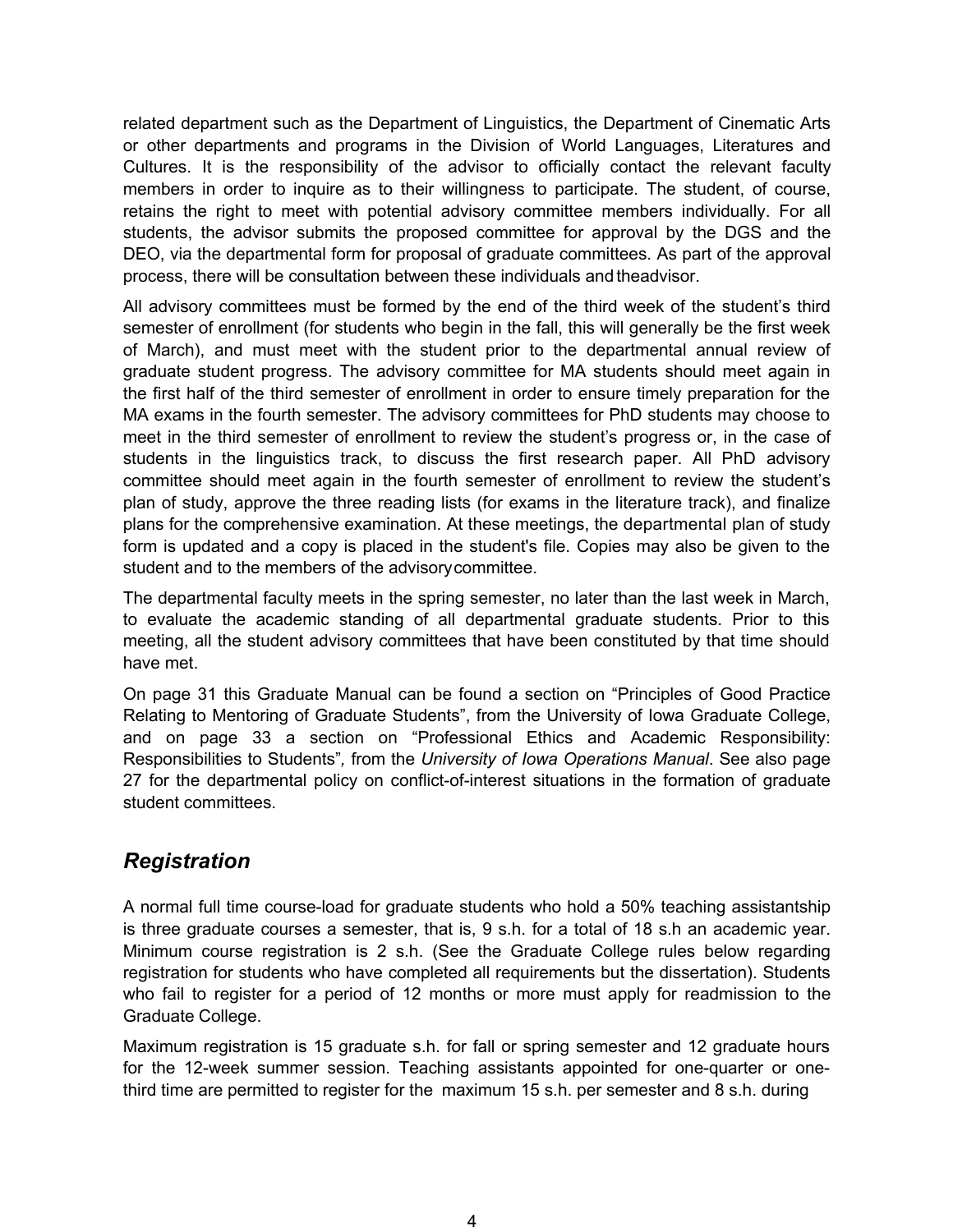Summer. Half-time assistants may register for no more than 12 s.h. in the regular semester or 9 s.h. in the 12-week summer session. Additional hours require approval of the Graduate College.

MA students in the fourth semester of enrollment who are taking the MA exam and who may have fewer than three courses left to fulfill the degree requirements or PhD students who are presenting the comprehensive exam and also have fewer than three courses left to fulfill the degree requirements may register for fewer than 9 s.h. In such cases the student must file a short hours form, available from the Graduate Student Academic Coordinator.

**Continuous Registration after Completion of the Comprehensive Examination**: The student is required to register each semester after passing the doctoral comprehensive examination until the degree is awarded. If a student fails to register, he or she may not be readmitted to doctoral candidacy unless the adviser, the DEO of the Department of Spanish and Portuguese, and the Dean of the Graduate College approve the readmission.

In order to maintain continuous registration, a doctoral student may register (1) for required and/or elective courses, research, and thesis hours to complete the plan of study, or (2) for Doctoral Continuous Registration (GRAD:6002). Doctoral Continuous Registration requires a 1 s.h. tuition and fees payment. If a temporary lapse in a student's academic program is required due to military service, medical leave, maternity leave, or personal/family leave, a student may petition the Graduate College to be allowed to register for PhD Postcomprehensive Registration (GRAD:6000), which allows for the assessment of a special minimum fee.

All registrations should accurately reflect the amount and type of work undertaken, the use of University facilities, and the amount of consultation with the faculty. *Students who are actively working on their dissertations are strongly encouraged to register for 2 s.h. of thesis hours each semester with their dissertation director.*

**Reapplication**: If a student's enrollment is interrupted for any reason so that s/he is not enrolled for three consecutive academic sessions (including the Spring, Summer, and Fall sessions but excluding the Winter session), the student must apply for readmission. The readmission application form must be used. The Graduate College will not require new letters of recommendation, a new Personal Statement section, a written explanation of the reasons for the absence, or a plan for degree completion. However, the Department of Spanish and Portuguese requires that a graduate student whose enrollment has lapsed for any reason should reapply to the DEO with a letter of intent that states the student's goals in pursuing a graduate degree in Spanish at The University of Iowa. The student should also request a letter of support from his or her advisor, who should address the student's prospects for completion of the degree program. The departmental executive committee will advise the DEO on readmission.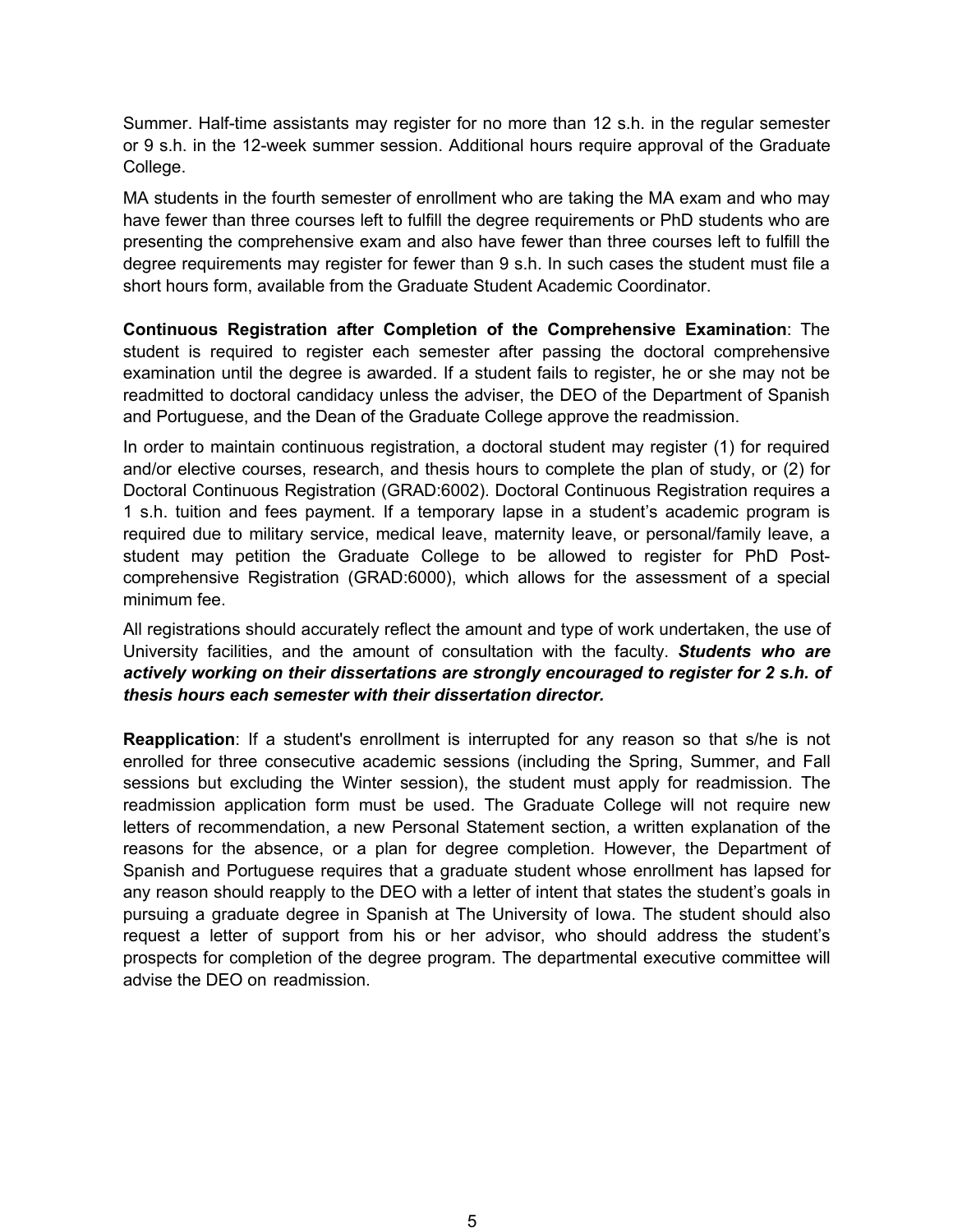# **PROGRAM REQUIREMENTS**

# *Master of Arts inSpanish*

The Master of Arts program in Spanish has two emphases: (i) a literature emphasis, which aims to provide training in literary analysis and to provide a broad knowledge of representative works in principal areas of Hispanic literature, or (ii) a linguistics emphasis, which aims to provide training in linguistic analysis and argumentation and to provide a broad knowledge of the principal subfields of Hispanic linguistics.

Thirty (30) semester hours (10 courses) are needed for graduation; they must all be taken as a graduate student. All courses taken toward the 30 s.h. requirement must be taken on a graded basis; no graduate credit is awarded for a grade lower than C-. To remain in good standing in the Graduate College, MA students must maintain a cumulative grade-point average of 2.75.

# *MA Course Work*

#### **Literature Emphasis**

| <b>WLLC:5000 Teaching &amp; Learning Languages</b>                  | 3 s.h. |
|---------------------------------------------------------------------|--------|
| 1 course in Spanish linguistics (SPAN: 4000 and above)              | 3 s.h. |
| 2 courses in Spanish (peninsular) literature (SPAN: 4000 and above) | 6 s.h. |
| 2 courses in Spanish American literature(SPAN: 4000 and above)      | 6 s.h. |
| 1 course in literary theory                                         | 3 s.h. |
| 3 elective courses                                                  | 9 s.h. |

Of the four literature courses listed above, one must be pre-1700 (either peninsular or Spanish American). Of the ten courses above, at least eight must be taken in the Department of Spanish and Portuguese. The remaining two may be taken in either the Department of Spanish and Portuguese or in related departments, subject to the approval of the DGS.

No more than two (2) Literature 4000-level courses may count towards fulfilling MA requirements.

#### **Linguistics Emphasis**

| WLLC:5000 Teaching & Learning Languages                                            | 3 s.h.      |
|------------------------------------------------------------------------------------|-------------|
| 1 course in Spanish or Spanish American Literature (SPAN: 4000 and above)          | 3 s.h.      |
| 2 courses in phonetics/phonology*                                                  | $6 \,$ s.h. |
| 2 courses in syntax*                                                               | 6 s.h.      |
| 1 course in language acquisition/applied linguistics                               | 3 s.h.      |
| 1 course in history of the Spanish language or sociolinguistics/language variation | 3 s.h.      |
| 2 electives                                                                        | 6 s.h.      |

At least six of the ten courses above must be taken in the Department of Spanish and Portuguese. The remaining four may be taken in either the Department of Spanish and Portuguese or the Department of Linguistics.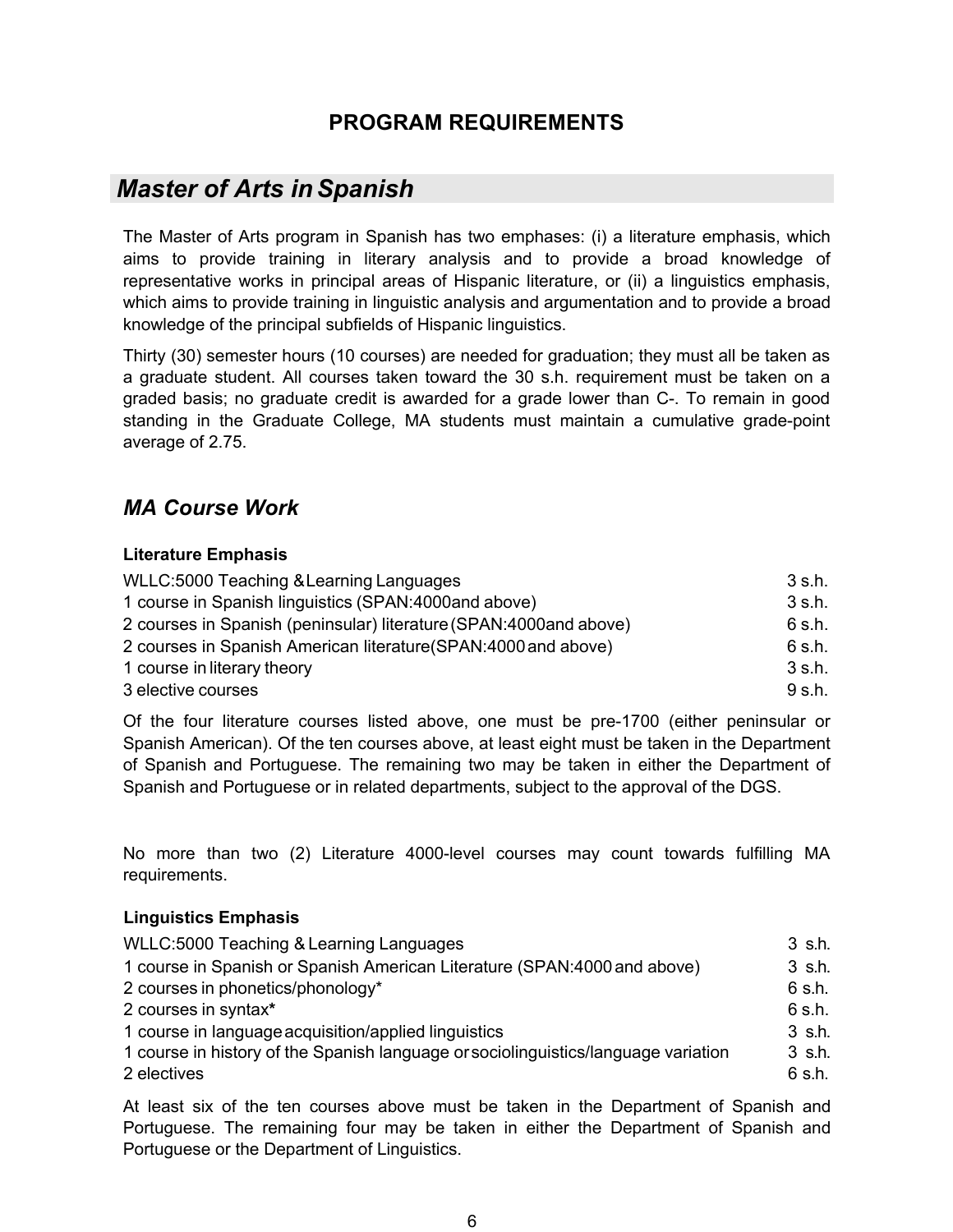\*If a student has taken as part of his/her undergraduate program an introductory course in phonology or an introductory course in syntax (equivalent to our SPAN:4100 or SPAN: 4150, respectively), then one of these courses may be substituted by another course in linguistics. If a student has taken both an equivalent introductory course in syntax and an equivalent introductory course in phonology, only one such substitution may be made.

**Special Work**: For both the literature and the linguistics emphases, no more than 3 semester hours earned for independent study ("Special Work") may be applied toward the 30 semester hours required for the MA. Exceptions may be made under extraordinary circumstances and must be pre-approved by the DGS and the DEO. The department discourages students from including an independent study in their MA coursework. In order to include an independent study in their MA coursework, the student must complete the "Department of Spanish and Portuguese Independent Study Contract for Graduate Students" form, obtain the approvals of the DGS and DEO, and submit a copy of the form to the Graduate Student Academic Coordinator, before the first day of the semester of enrollment. Only students in good standing may enroll for an independent study.

**MA Language Tool Requirement**: The equivalent of one year of college study of any approved second foreign language is required; Portuguese is highly recommended. This requirement may be satisfied either by examination or through courses at the U.I. or another accredited university; such coursework does not count towards the 30 s.h. required for the MA. If a student has taken the equivalent of one year of college-level study of another language as an undergraduate or in previous graduate work, this will normally be accepted toward the MA language tool requirement, assuming that this coursework appears on the undergraduate or graduate transcript. Language courses taken to fulfill the language tool requirement may be taken on a Satisfactory/Unsatisfactory basis. If the requirement is satisfied by examination, documentation of the examination results must appear in the student's file.

**Transfer Credit for the MA**: The student may request that a maximum of six graduate s.h. be transferred from other institutions to fulfill the 30 s.h. course requirement. All requests must be cleared with the DGS. Candidates should submit a request in writing in the first semester of graduate study to have all transfer credits evaluated. It is helpful and sometimes necessary in evaluating such requests that a course syllabus be provided. The Graduate College requires 24 s.h. resident credit (i.e., courses taken at the University of Iowa) for the MA.

### *Master of Arts Final Examination*

The Final Examination for the MA in Spanish includes both a written and an oral component. In consultation with the advisory committee, the student chooses three exam areas. The written portion of the exam consists of a two-hour examination in each of these three areas. The oral examination follows the written examinations and is usually one to one-and-a-half hours in duration. The examining committee is comprised of four members of the graduate faculty in the Department of Spanish and Portuguese (usually, but not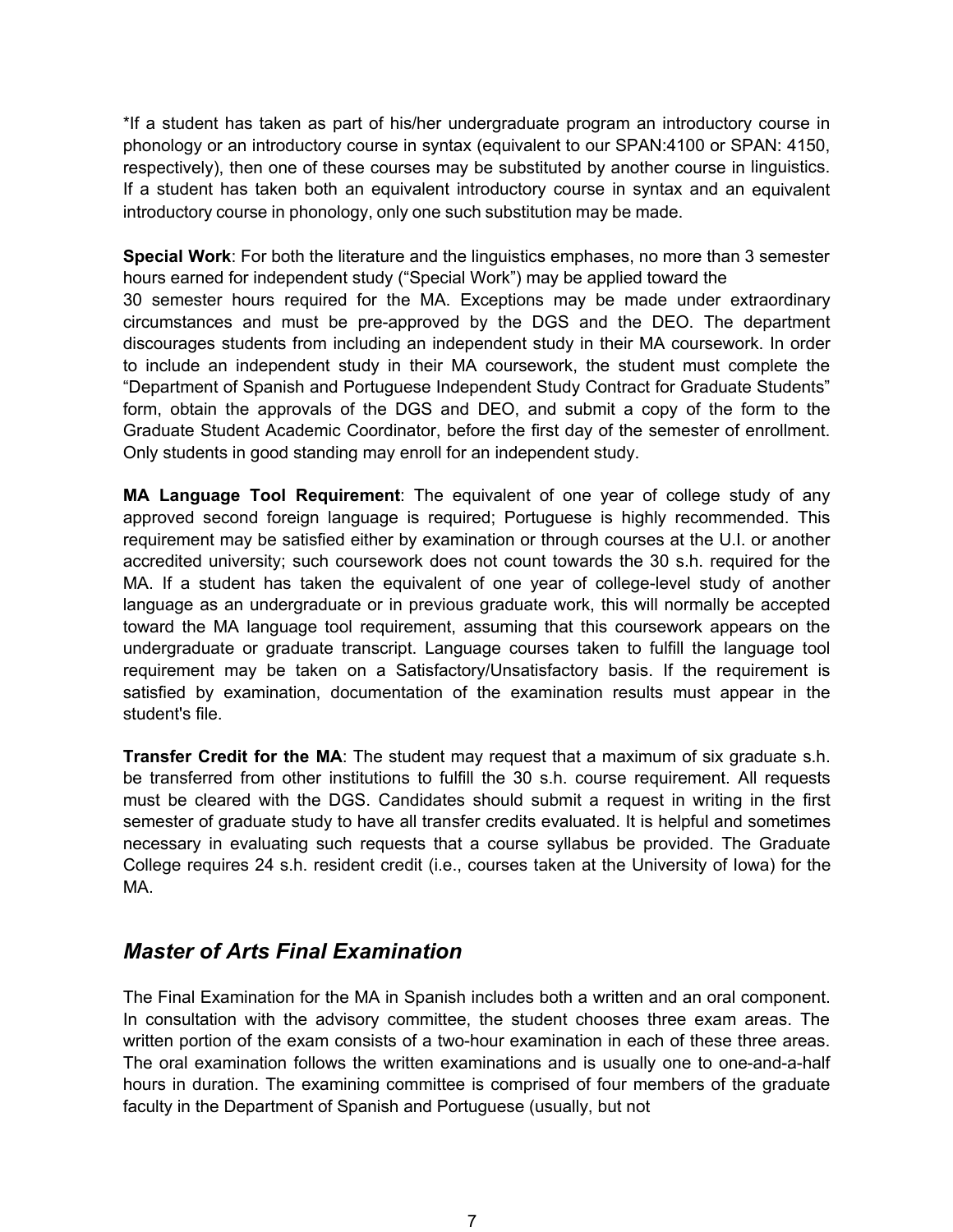always, the members of the student's advisory committee). For exams in the linguistics emphasis, one member of the committee may be a faculty member from the Department of Linguistics. Typically, of the four committee members, three direct the exam areas and the fourth is simply an additional examiner. However, it may be the case that a given area is codirected by two faculty members. It is required that all four members of the examining committee have areas of expertise related to the three exam areas. In no case shall an individual faculty member be the sole director of more than one of the three exam areas. An individual faculty member may direct one area and co-direct an additional area.

As with advisory committees, the candidate's advisor contacts the relevant faculty members to request their participation in the examining committee, and then submits the proposed committee for approval by the DGS and the DEO. The approval process will include consultation between these individuals and the advisor. This should be done as early as possible during the semester preceding the examinations, but not later than fifteen weeks prior to the start of examinations.

MA Final Examinations taken in the fall must be completed no later than Wednesday of the 14th week of classes (not counting the week of Thanksgiving break). In the spring, the MA written exams must be presented in the ninth week of classes (the week after spring break), and the oral exam must be completedno later than April 15.

**MA Examination Areas:** The possible exam areas are listed below, and are grouped into six categories: (a) Hispanic Linguistics Group I, (b) Hispanic Linguistics Group II, (c) Spanish peninsular literature, (d) Spanish-American literature, (e) Luso-Brazilian literature, and (f) Latin American film.

Candidates following the literature emphasis may choose either three literature areas, or two literature areas and one linguistics area, Luso-Brazilian literature, or Latin American film. At least one literature area must be in Spanish literature and at least one must be in Spanish American literature. If three literary areas in Spanish and Spanish-American are chosen, at least one must represent literature written before 1700 (peninsular and/or Spanish American).

Candidates following the linguistics emphasis may choose either three linguistics areas or two linguistics areas and one literature or film area. At least one of the linguistics areas must be in syntax or phonology.

#### **Hispanic Linguistics, Group I** Spanish phonology: Theory and analysis Spanish syntax: Theory and analysis

**Hispanic Linguistics, Group II**  Applied linguistics/Pedagogy History of the Spanish language Language acquisition **Sociolinguistics**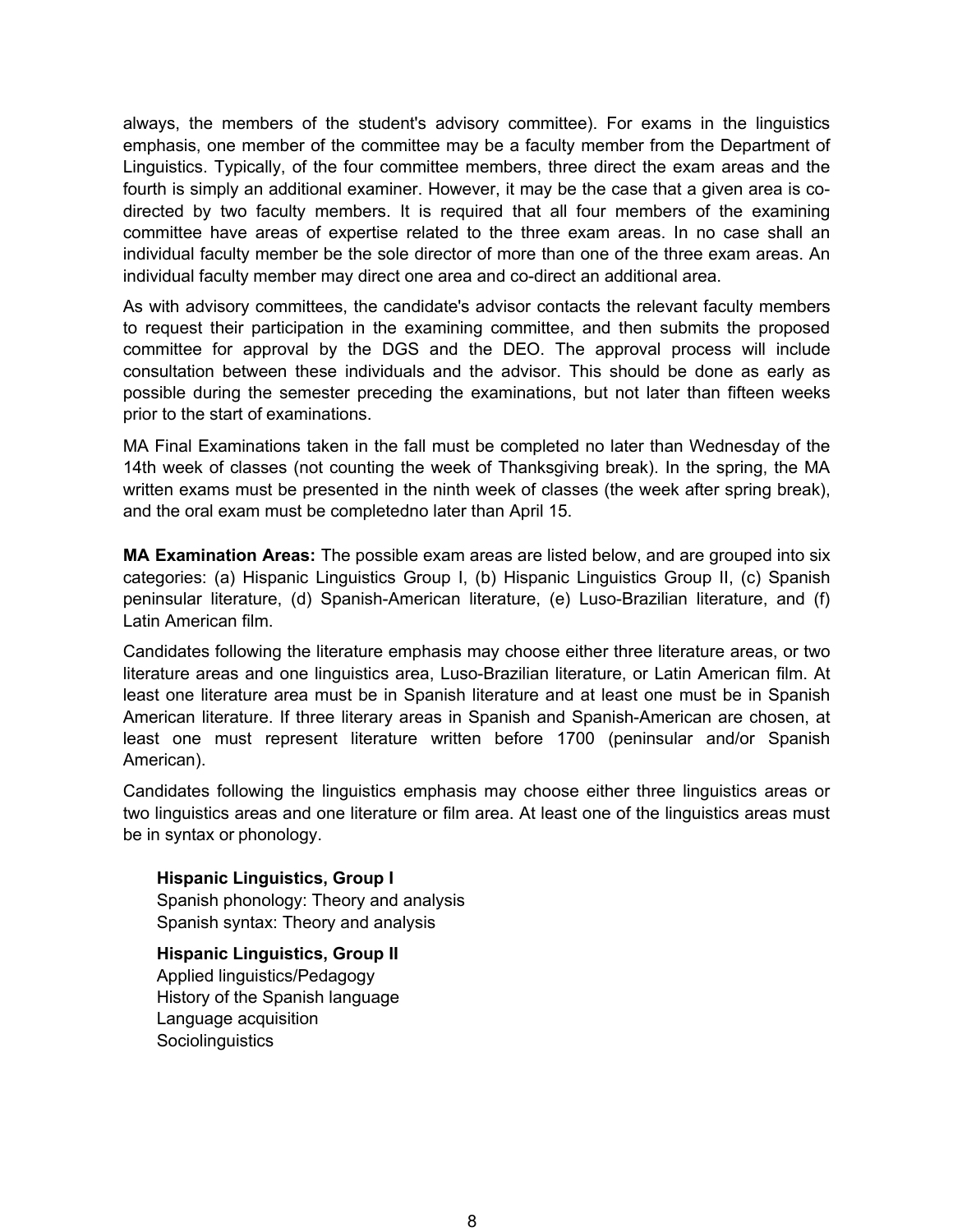#### **Spanish Peninsular Literature**

Medieval literature Renaissance and Baroqueliterature 18th and 19th centuries 20th and 21stcenturies

#### **Spanish American Literature**

Colonial Spanish American literature Spanish American Literature, 19<sup>th</sup> century Spanish American Literature, 1900-1960 Spanish American Literature, 1960 to the present U.S. Latina/o/x Literature

### **Luso-Brazilian Literature**  Brazilian literature

Portuguese literature

#### **Latin American Film**

For the literature areas, each area has a standard core reading list. For each of the five Spanish American Literature and the four Spanish Peninsular Literature lists, there is a standard list of fifteen works to which the student, in consultation with the examining faculty member, will add ten additional works, for a total of twenty five. Among the ten additional works, the list may include up to five secondary works. For the linguistics areas, each area has a standard list of fundamental readings and a list of exam topics from which the student chooses two to three topics; the final reading list is made up by the student in consultation with the examining faculty member on the basis of the topics chosen. The students must have taken a minimum of one course in the selected area during the MA program. The reading lists and topic lists for the MA exam areas are available on the Spanish Graduate Program page on ICON and in the Appendix #1 of the Graduate Manual. By Graduate College policy, the MA Final Examination may not duplicate courseexaminations.

**MA Examination Procedure:** Graduate students planning to take the MA Final Examination must file the departmental "Notification of Intent to Take MA or PhD exams" form with the Graduate Student Academic Coordinator, **by the third week of the relevant semester**.

The Graduate College requires that written and oral exams be completed within a 15- week period. The oral exam is scheduled at least one week after the last written exam. Between the time of the written exams and the oral exam, examining faculty individually evaluate and discuss the written exams with the candidate. The information provided in this evaluation should guide the candidate in final preparation for the oral component of the examination; however, it does not include specific questions to be asked in the oral, nor does it limit the questions that may be asked. The oral examination provides the opportunity for further development of the written examinations as well as examination of other aspects of the candidate's reading lists. At the end of the oral exam, the candidate will be asked to leave the examining room in order for the committee to determine its evaluation of the exam. S/he will then be invited to return to the room in order to learn of the committee's evaluation of the exam, including an appraisal of specific areas of strength and/or weakness and recommendations for future academicwork.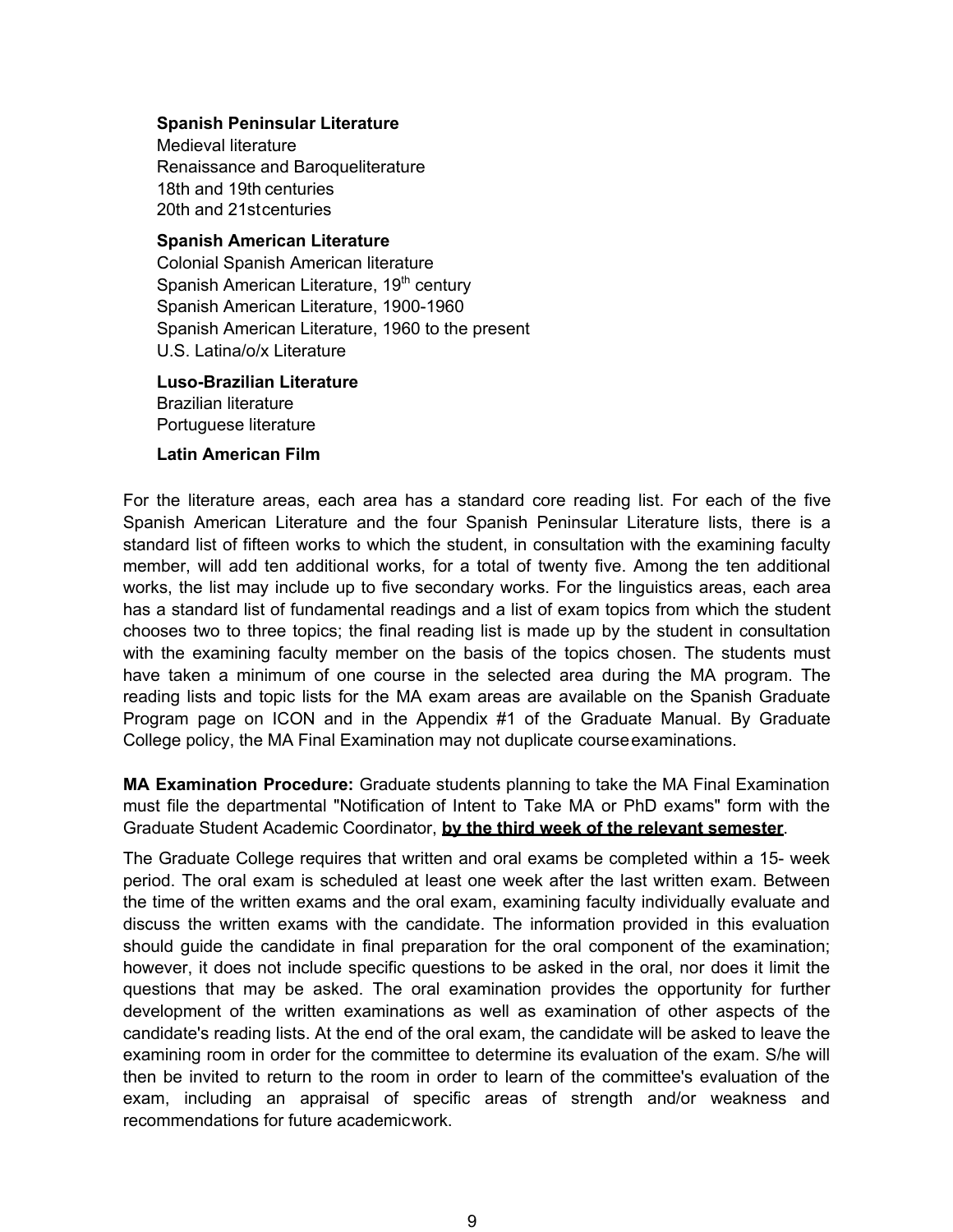The official evaluation of the examination as reported to the Graduate College is satisfactory or unsatisfactory. When an examination is judged by the committee to be unsatisfactory, the student has the right to retake the examination. If only one area of the exam is evaluated as unsatisfactory, the committee may require that only that area be retaken. If more than one area is evaluated as unsatisfactory, the entire exam must be retaken. The faculty member(s) supervising the failed exam area(s) should write a paragraph explaining to the student the reasons for his or her failure, and then submit it to the chair of the committee, who will incorporate this paragraph into a letter notifying the student of failure. The re- examination must take place in the following semester; as per Graduate College rules, the examination may be repeated only once.

Students must be registered during the semester in which they take the MA Final Examination. If all course work has been completed prior to that semester, then the student should register for Master's Final Registration (GRAD:6001), which requires a 2 s.h. tuition/fee payment.

Students who anticipate receiving the MA degree must file an application for degree with the Registrar's Office by the deadline announced for that semester (usually not later than ten weeks after the start of the semester or one week after the start of the summer session).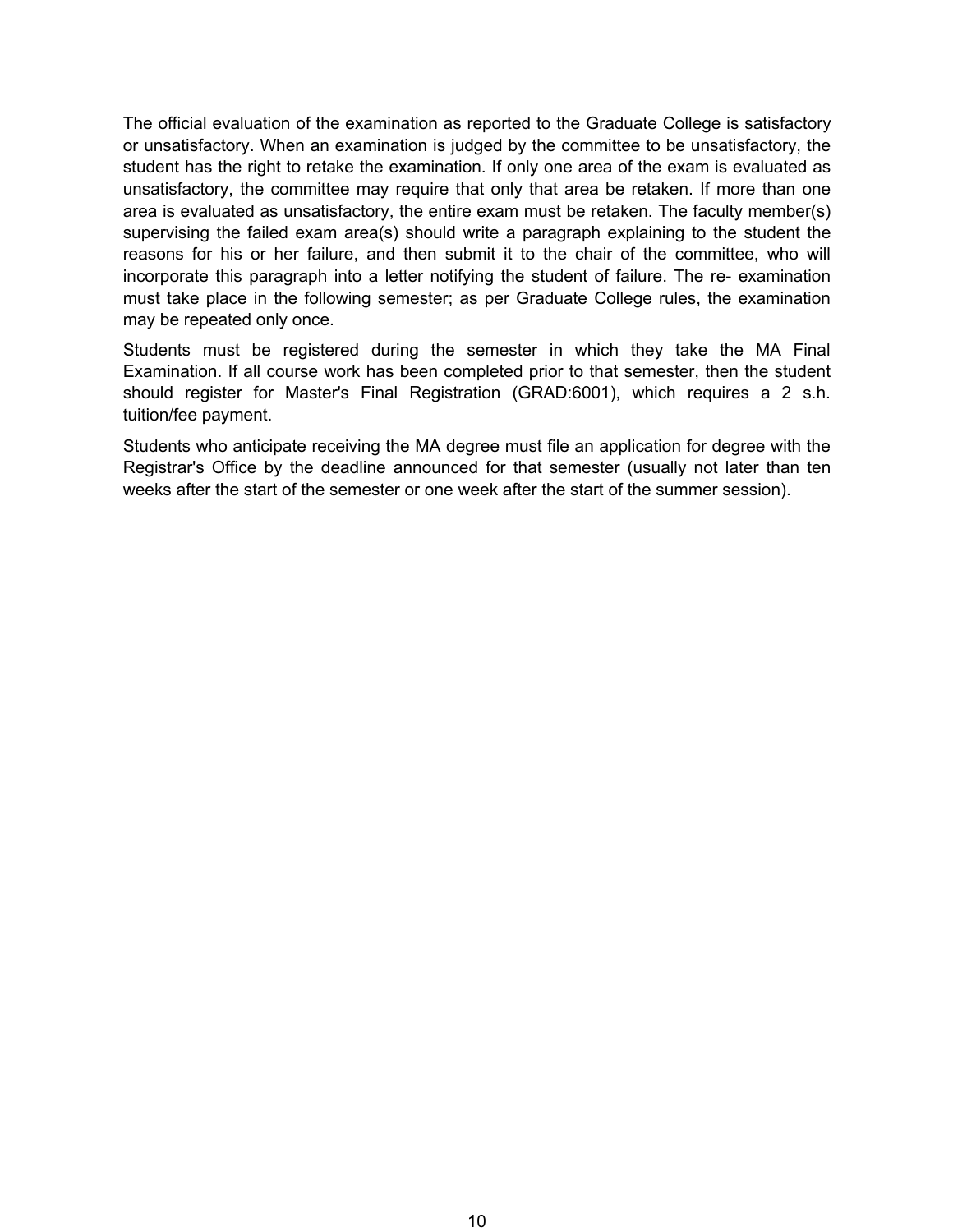### **PROGRAM REQUIREMENTS**

# *Master of Fine Arts Program in Spanish CreativeWriting*

The Master of Fine Arts degree in Spanish Creative Writing requires 48 s.h. of graduate credit taken over four semesters in residence at The University of Iowa. As detailed below, the program also includes an outreach component. Work toward the degree culminates in a creative thesis, completed during the final semester in theprogram.

All courses taken toward the 48 s.h. requirement must be taken on a graded basis; no graduate credit is awarded for a grade lower than C-. All courses earn 3 semester hours. To remain in good standing in the Graduate College, MFA students must maintain a cumulative grade-point average of 2.75.

### *MFA Course Work*

| Required workshops<br>SPAN:6210 Fiction Workshop (taken twice, once in each year in the program)<br>SPAN:6220 Poetry Workshop (taken twice, once in each year in the program)<br>SPAN:6241 Creative Project Development                                                                                                                                                                                       | 15 s.h.                        |
|---------------------------------------------------------------------------------------------------------------------------------------------------------------------------------------------------------------------------------------------------------------------------------------------------------------------------------------------------------------------------------------------------------------|--------------------------------|
| Two additionalworkshops, chosen from the following list:<br>SPAN:6235 Film Script/Theater Workshop<br>SPAN:6251 Workshop on Editing a Literary e-Journal<br><b>SPAN:6260 Detective Narrative Workshop</b><br>SPAN:6280 Non-Fiction Workshop                                                                                                                                                                   | 6 s.h.                         |
| SPAN:6231 Graphic Novel/Comic Script Workshop<br>Other course work                                                                                                                                                                                                                                                                                                                                            |                                |
| 4 graduate-level courses in the Department of Spanish and Portuguese*<br>4 additional graduate-level courses in the Department of Spanish and Portuguese or<br>from related extra-departmental units. Exceptions to this policy for courses taken in extra-<br>departmental units will be evaluated on a case by case basis and will require the advisor's<br>approval.<br>SPAN:6299 Thesis: Creative Writing | $12$ s.h.<br>12 s.h.<br>3 s.h. |
| Related extra-departmental units may include the interdisciplinary Center for the Book, the                                                                                                                                                                                                                                                                                                                   |                                |

Iowa Writer's Workshop, the Program in Comparative Literature, the International Writing Program, the Division of World Languages, Literatures and Cultures, the Department of Cinematic Arts, the Literary Translation Program, the Nonfiction Writing Program and departments in the Division of Performing Arts. In all cases, the appropriate courses for an individual student's program is determined by the student in consultation with his or her faculty advisor.

\*For students who hold a teaching assistantship, one of these courses will be the required course WLLC:5000 Teaching & Learning Languages. If an MFA student wishes to request that this requirement be waived because of previous course work in foreign language teaching methods, the decision to waive the requirement is the responsibility of the Director of the Spanish Language General Education Program. Permission to waive the requirement does not entail the awarding of transfer credit toward the 48 s.h. required for theMFA.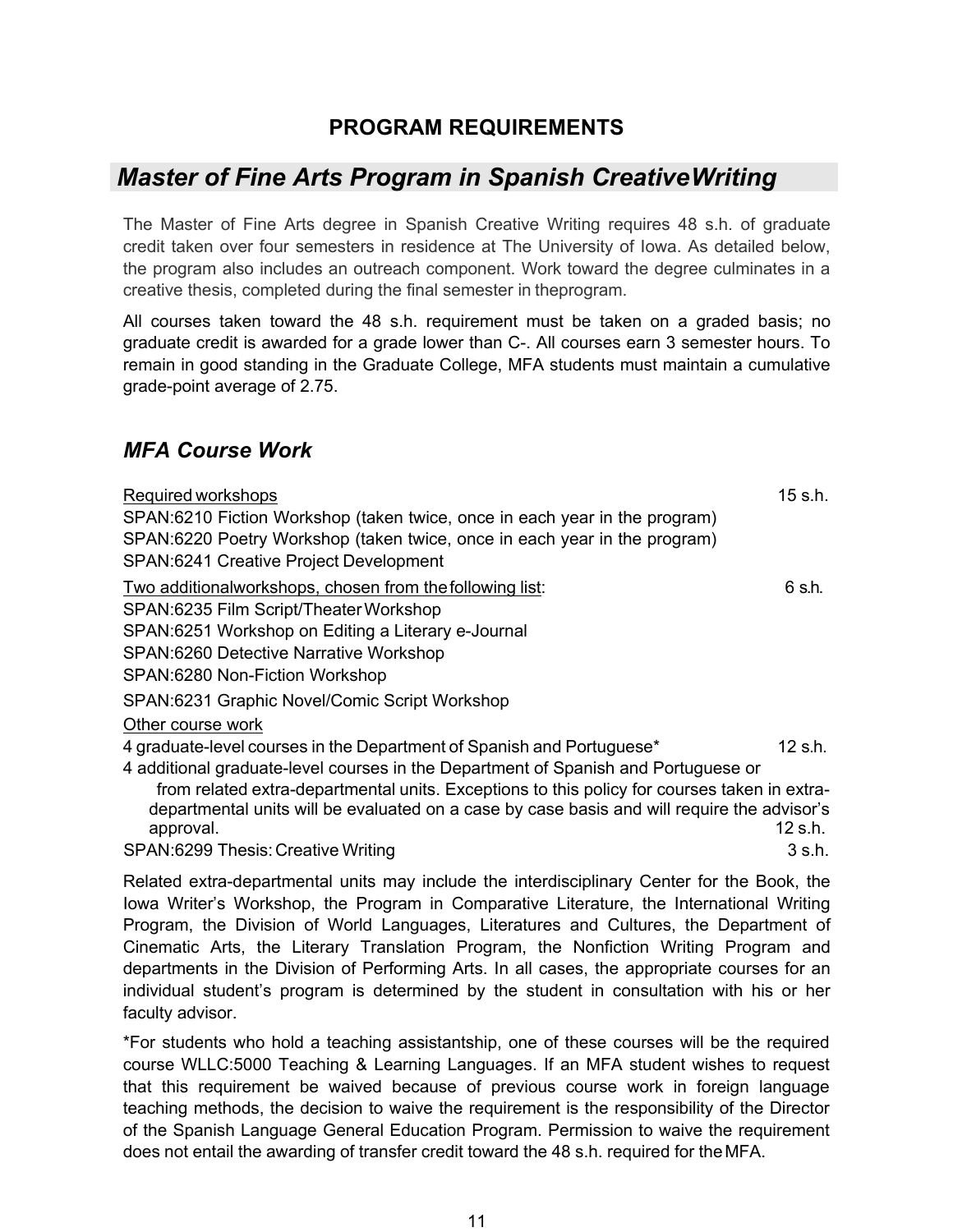# *Additional Requirements*

Students are encouraged to participate in activities in the community. All students must do a final public reading of their creative work in the spring semester of the second year of their studies.

# *Thesis*

During the last semester of registration students submit their creative writing thesis. Works of fiction or non-fiction must be of at least 80 pages in length, graphic novels or works of theater at least 60 pages in length, and poetry manuscripts or other brief forms at least 50 pages in length. All theses must include an introduction about the creative experience of the project itself, of at least 1500 words.

The thesis committee is composed of a minimum of three members. Two are faculty members of the Spanish Creative Writing Program, and the third is either a faculty member from the Department of Spanish and Portuguese who is not part of the creative writing program, or a faculty member from a related extra-departmental unit.

The thesis must be presented to the committee for an oral defense before being submitted to the Graduate College MFA theses may be submitted to the Graduate College in electronic format or as a hard (paper) copy.

Students who anticipate receiving MFA degree must file an application for degree with the Registrar's Office by the deadline announced for that semester (usually not later than ten weeks after the start of the semester or one week after the start of the summer session).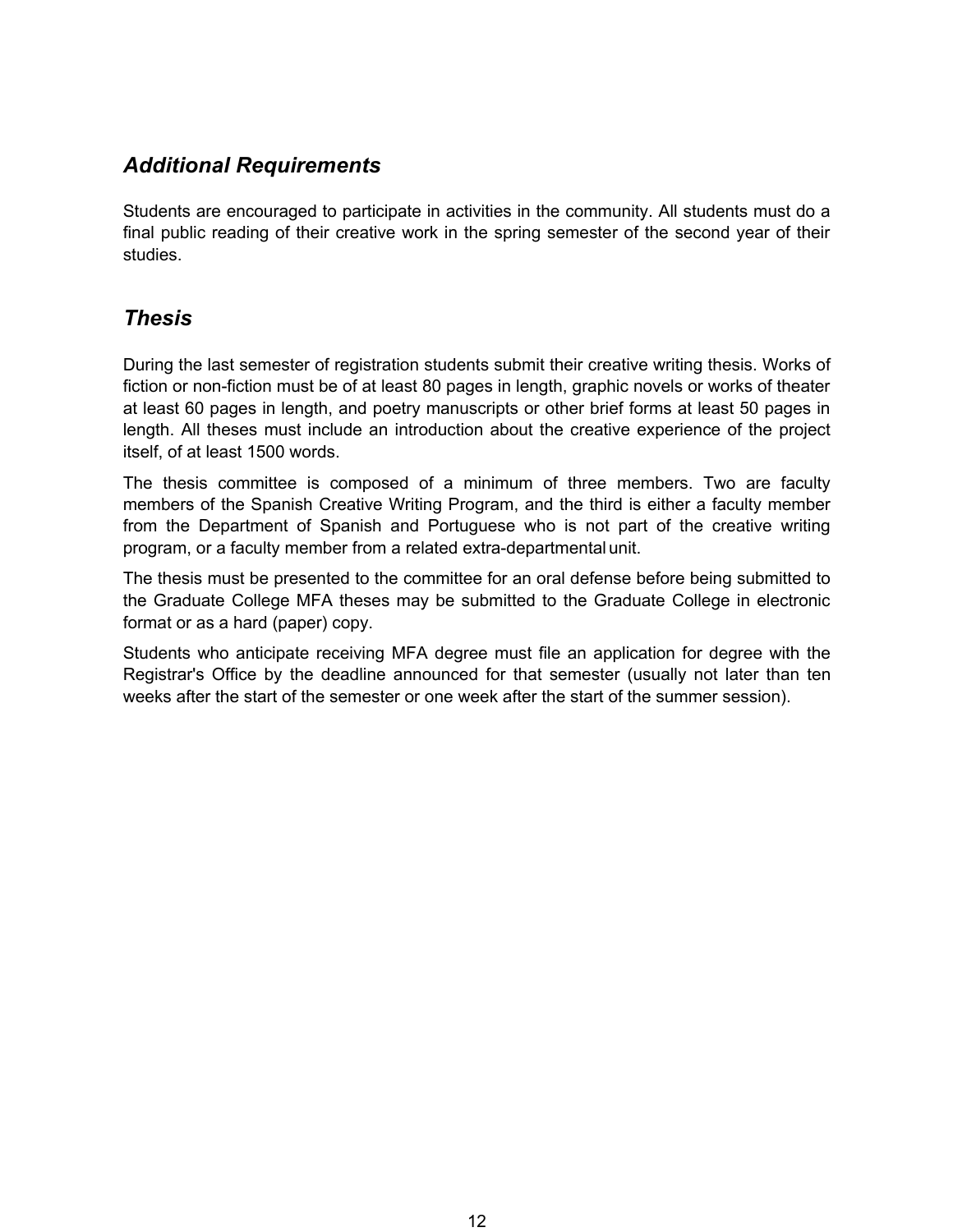# **PROGRAM REQUIREMENTS**

# *Doctor of Philosophy in Spanish*

The PhD degree is a research-oriented degree with two different tracks: Literatures and Cultures, and Hispanic Linguistics. Both tracks require a specified number of semester hours of coursework of which 30 s.h. (10 courses) may be counted from the MA in Spanish or MFA in Creative Writing in Spanish at the University of Iowa or elsewhere (as approved by the Director of Graduate Studies). The PhD also requires from 3 to 15 s.h. of thesis credits (SPAN 6999), for a total of 72 semester hours. Beyond the course work requirements, the PhD requires successful completion and defense of a dissertation representing original research or creative work.

All courses taken toward fulfilling the semester hour requirement for the degree must be taken on a graded basis; no graduate credit is awarded for a grade lower than C-. To remain in good standing in the Graduate College, PhD students must maintain a cumulative grade-point average of3.00.

The program requirements are described separately for each track.

### **Literatures and Cultures Track1**

# *Course Work [Literatures and Cultures Track]*

#### *Course Work*

All students must take a Proseminar focused on Professional Training and Development (1 s.h.) and a faculty-supervised Pedagogical Practicum (2 s.h.).

In addition, students must take a minimum of 12 courses (36 s.h.) beyond the MA/MFA, for a total of 22 courses beyond the undergraduate degree, combining the MA/MFA and the PhD.

Of these 12 courses, at least 3 (9 s.h.) must be in Spanish American literature or culture; at least 3 (9 s.h.) must be in Spanish literature or culture; 1 of these 6 courses must be pre-1700.

Students approved for a dissertation with a creative component can take 1 graduate course in Spanish Creative Writing beyond the MFA. This course cannot be taken during the first three semesters in the PhD program.

3 graduate courses may be taken in any Department, subject to the approval of the Advisory **Committee.** 

Students are encouraged to complete a graduate certificate such as those listed below. UI Graduate Certificates that complement this track include:

Book Studies/Book Arts and Technologies (18 s.h.) College Teaching: Fine Arts and Humanities (12 s.h.) Gender, Women's, and Sexuality Studies (16 s.h.) Literary Translation (15 s.h.) Online Teaching (12 s.h.) Public Digital Humanities (15 s.h.)

The specific plan of study for each student, tailored to his/her area of emphasis, must be approved

<sup>1</sup> Changes to the PhD in Literatures and Cultures were approved by the graduate faculty in April 2019. Further changes to Course Work requirements limiting creative writing workshops to one (1) were approved in May 2020.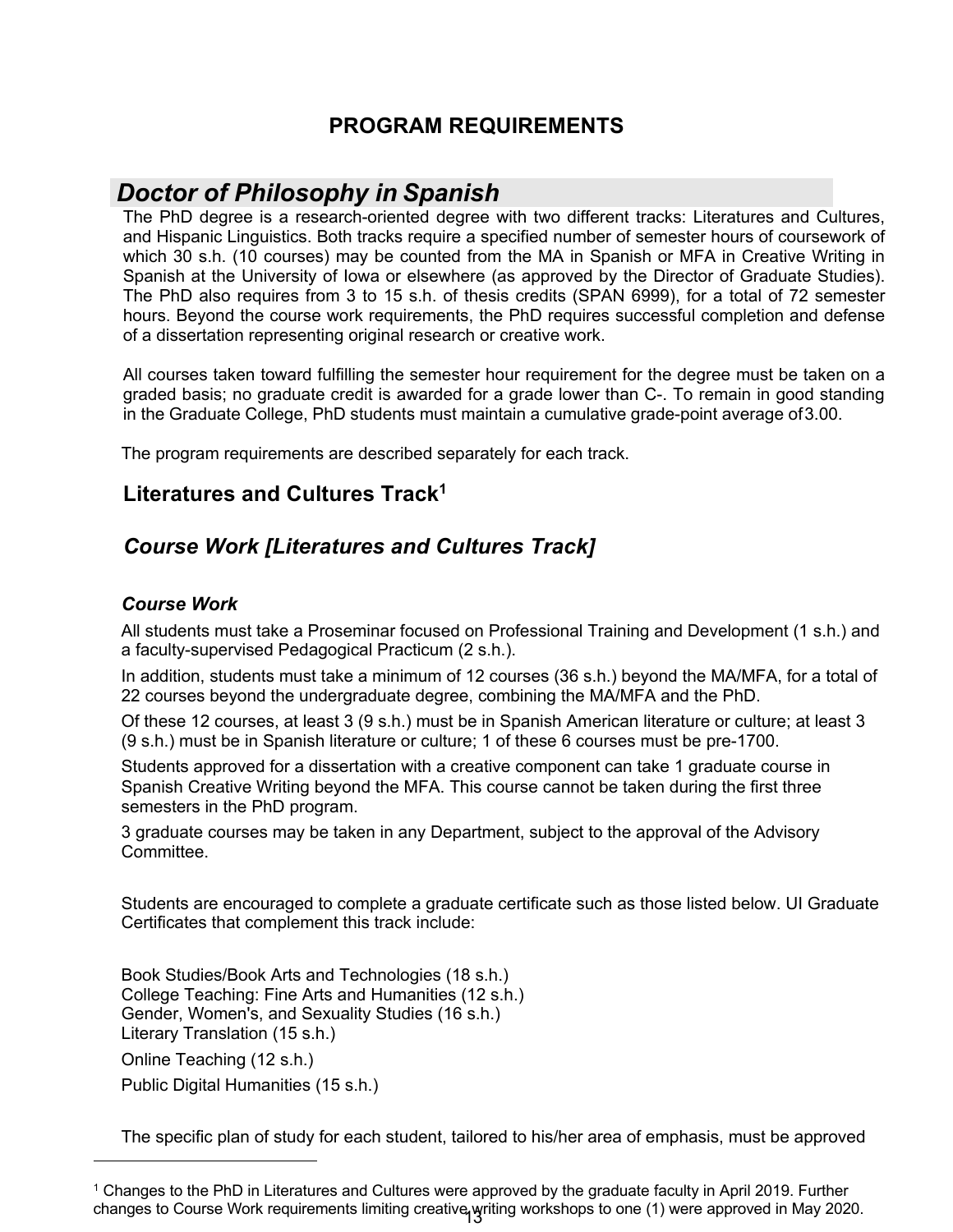by the student's advisory committee by the end of the student's first semester in the PhD program. PhD coursework (post MA/MFA) must be at the 5000 to 7000 level.

PhD students who hold a teaching assistantship in the department are required, as a condition for the assistantship, to take the course in foreign language teaching methods (WLLC:5000 Teaching & Learning Languages). A PhD student who has not earned the MA/MFA degree at the University of Iowa may request that this requirement be waived because of previous course work in foreign language teaching methods. The decision to waive the requirement is the responsibility of the Director of the Spanish CLAS Core. Permission to waive the requirement does not entail the awarding of transfer credit toward the 72 s.h. required for the PhD.

#### *Transfer Credit*

The department accepts up to, but not more than, 30 s.h. for a MA in Spanish or MFA in Creative Writing in Spanish done at the University of Iowa or at another institution.

No credit is awarded for coursework done after the MA/MFA but prior to entrance into the PhD program. If, in the course of doctoral study, the advisory committee recommends the student take coursework at another institution, the student may petition the DGS—well in advance of undertaking the coursework—for approval of up to 9 s.h. of transfer credit. The Graduate College requires that 39

s.h. of the 72 s.h. required for the degree be resident credit (credit from course work at The University of Iowa).

#### *Language Tool Requirements*

Candidates in the literatures/cultures track must complete the equivalent of three years of collegelevel study of one language.

Students who will write dissertations on topics in Spanish or Spanish American literature before 1700 are strongly encouraged to select Latin, Arabic, or an Amerindian language to satisfy this requirement; students should consult specialists in their field to determine which language is most appropriate. Students may take more than two languages if their course work permits.

Language tool course work below the third-year college level does not count toward the 72 s.h. required for the degree. Courses taken to fulfill the language tool requirements may be taken Pass/Non pass (Satisfactory/Unsatisfactory). If the language tool requirements are satisfied by examination, the exam results must be documented in the student's file.

#### *Timeline, Post-MA/MFA*

By the end of the fourth semester of enrollment, students should have completed all their required coursework. Students normally present their PhD comprehensive examination at the beginning of their fifth semester of enrollment. They should develop the various parts of the comprehensive portfolio in conjunction with their PhD coursework. The two broad area reading lists (see below) can be developed while taking graduate-level courses in the department, and the article should be based on a research paper written in a graduate course in the department. Students are encouraged to complete their comprehensive examinations before October 15 (in the fall semester) or March 15 (in the spring semester) and to present and defend their dissertation prospectus before the end of the same semester. Note: Some grants require students to have completed their doctoral examination and prospectus defense before they apply, so it is recommended that students finish the examinations early in the semester.

#### *Doctoral Comprehensive Examination*

The purpose of the PhD Comprehensive Examination is to determine whether the candidate has gained sufficient breadth and depth of research knowledge in Hispanic literatures and cultures to enter the profession. The examining committee is comprised of five members of the Department, or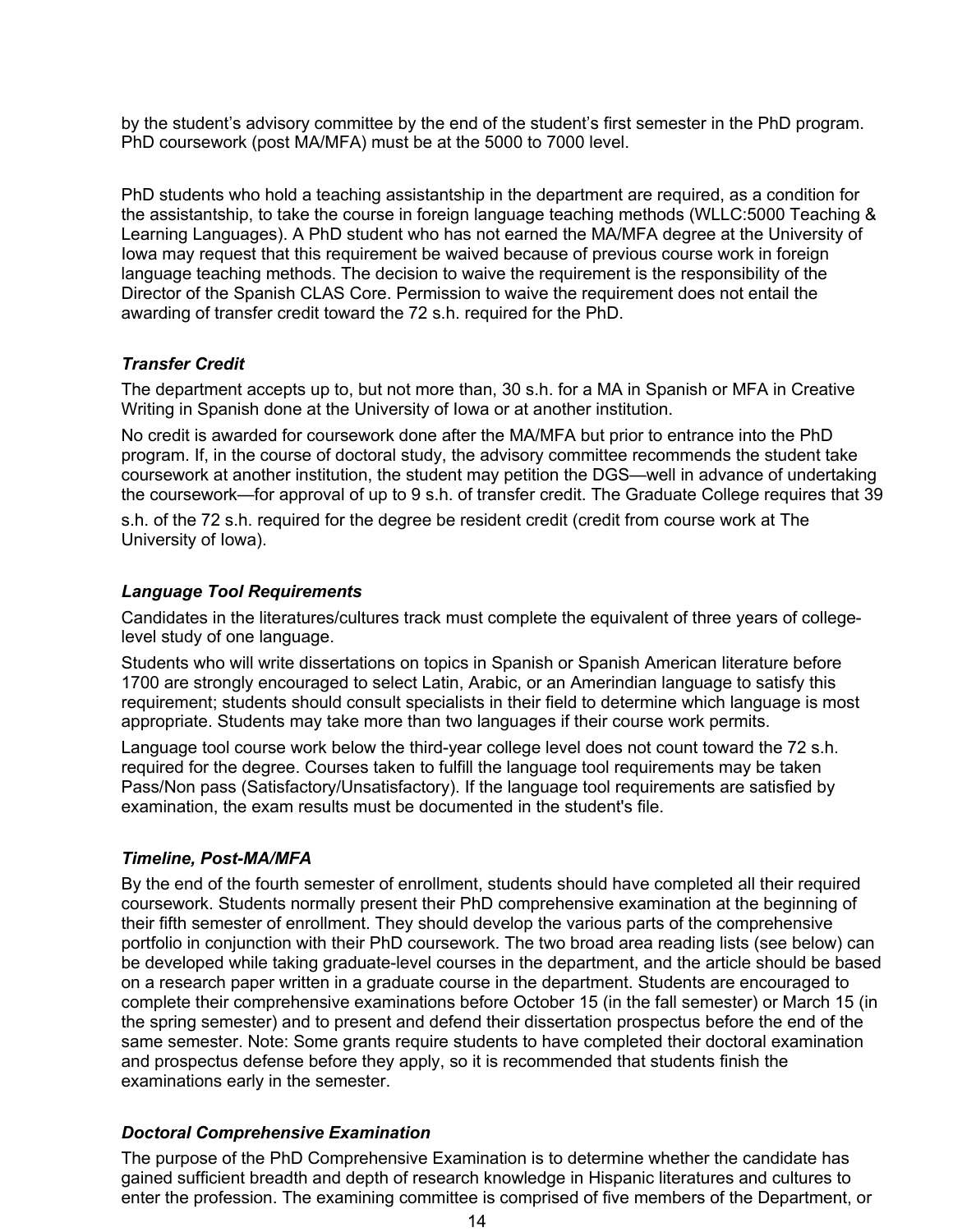four members from the Department and one from a closely related department or program. It is required that all five members of the examining committee have areas of expertise related to the exam areas. In no case shall an individual faculty member direct more than two of the four exam areas or elements. The oral exam is part of the Doctoral Comprehensive Examination.

As with advisory committees, the candidate's advisor contacts the relevant faculty members to request their participation in the examining committee, and then submits the proposed committee for approval by the DGS and the DEO. The DGS and DEO will consult with the advisor as part of the approval process. This should be done as early as possible during the semester preceding the examinations, but not later than fifteen weeks prior to the start of examinations (see section below).

#### *Examination Structure*

The PhD Comprehensive Examination in Literature has written and oral components. The written component includes four elements: two broad areas, one specialized area, and one article, each under the supervision of a committee member. The elements of the written component are as follows:

1. Two 2-hour written examinations, one for each of two broad areas of literary history, one Spanish and one Spanish American. The broad area lists should consist of approximately 35 readings. Selection of the two broad areas should be tied to the student's PhD coursework (particularly the courses taken after admission to the PhD program). The lists must be developed in consultation with the advisory committee and approved by the broad area supervisors before being submitted to the rest of the committee for final approval. The written examination may include questions of textual analysis and aesthetics as well as historical periodization and literarycriticism.

2. One position paper in a specialized area related to the thesis. The specialized area list should include approximately 10-15 works that define the area. The narrow area is examined via a 10-15 page position paper, i.e., a critical synthesis, particularly of the secondary readings. The list and position paper should be written in consultation with a faculty supervisor and must be approved by that supervisor at least one month before the date of the exam. This position paper is expected to form part of the introduction to the dissertation.

3. One research essay**:** This part of the examination is a 20-25 page research essay. Usually, this essay is a substantially revised version of a paper written in one of the required graduate courses. The essay should be revised in consultation with the professor who taught the course for which the paper was originally written and with a second member of the exam committee. The research essay must be approved by both faculty members at least one month before the date of theexam.

The oral examination will last for approximately two hours. Approximately half the oral will be devoted to an examination of the two broad areas and the other half will examine the research essay and position paper.

**Examination Procedure [Literatures and Cultures Track]:** Graduate students planning to take the PhD Comprehensive Exam must file the departmental "Notification of Intent to Take MA or PhD exams" form with the Graduate Student Academic Coordinator, **by the third week of the relevant semester**. By departmental policy, students presenting the comprehensive exams cannot have more than one coursework requirement left to be completed, including courses for the fulfillment of the language tool requirements, after the semester in which the exams are presented. Typically, students either have finished their coursework requirements prior to presenting the comprehensive exams, or they are finishing them in the semester of the exams.

The Graduate College requires that written and oral exams be completed within a 15- week period. The research essay and position paper should be given to the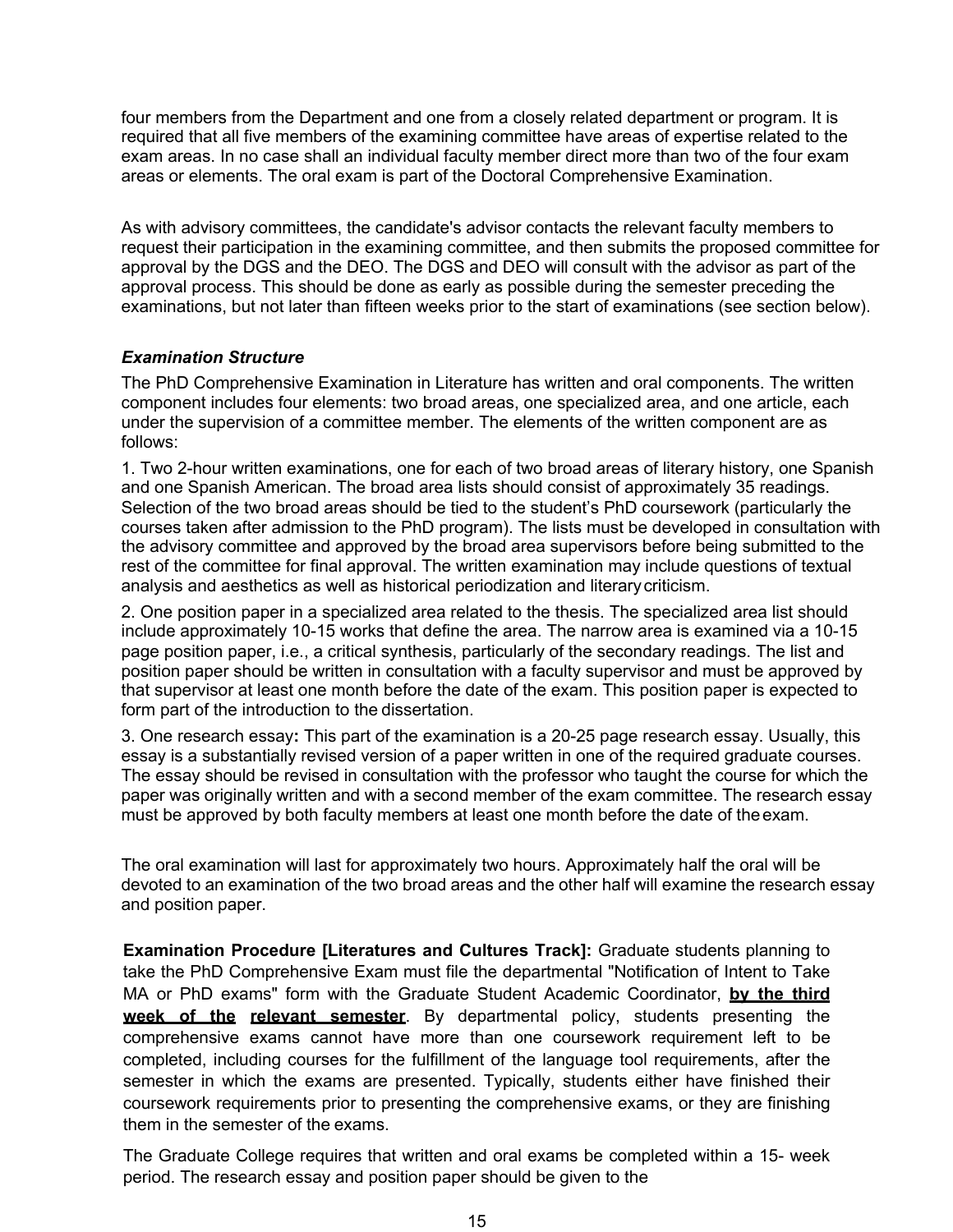Comprehensive Examination Committee at least one month before the oral exam, after approval by the respective faculty supervisors The two written examinations are usually scheduled over a two-week period and must be finished at least one week before the oral exam. Between the time of the written exams and the oral exam, examining faculty individually evaluate and discuss the exams with the candidate. The information provided in this evaluation should guide the candidate in final preparation for the oral component of the examination; however, it does not include specific questions to be asked in the oral, nor does it limit the questions that may be asked. The oral examination provides the opportunity for further development of the written examinations as well as examination of the position paper and research essay. At the end of the oral exam, the candidate will be asked to leave the examining room in order for the committee to determine its evaluation of the exam. S/he will then be invited to return to the room in order to learn of the committee's evaluation of the exam, including an appraisal of specific areas of strength and/or weakness and recommendations for future academic work.

The official evaluation of the examination as reported to the Graduate College is satisfactory, reservation, or unsatisfactory. If reservations are imposed, the examination committee must send a letter to the student specifying the reservations to be met and the deadline for removal, with copies to the student's file, the DGS and the Graduate College.

Students must be registered during the semester in which they take the comprehensive examinations. If all course work has been completed prior to that semester, then the student should register for 2 semester hours of special work (SPAN:6998) with her/his advisor, on a satisfactory/unsatisfactory basis. Students may not register for thesis credits (SPAN:6999) during the semester of the comprehensive examinations.

# **Linguistics Track**

# *Course Work [Linguistics Track]*

A minimum of 27 s.h. (9 courses) beyond the MA, for a total of 19 courses beyond the undergraduate degree. The following minimum distribution must be completed, some of which can be met by courses from the MA. All courses are 3 s.h., unless otherwisenoted.

In the Department of Linguistics:

LING:3005 Articulatory and Acoustic Phonetics [offered in fall semesters]

LING:5010 Introduction to Syntax [offered in fall semesters, with the co-requisite LING:5000, 4 s.h. total]

LING:5020 Introduction to Phonology [offered in spring semesters, prerequisite LING:3005] LING:6010 Syntactic Theory [offered in spring semesters, prerequisite LING:5010]

In the Department of Spanish & Portuguese:

SPAN:6110 Spanish Phonology

SPAN:6120 Spanish Syntax

SPAN:6150 Topics in Spanish Language Acquisition

SPAN:6190 Topics in Comparative Romance Linguistics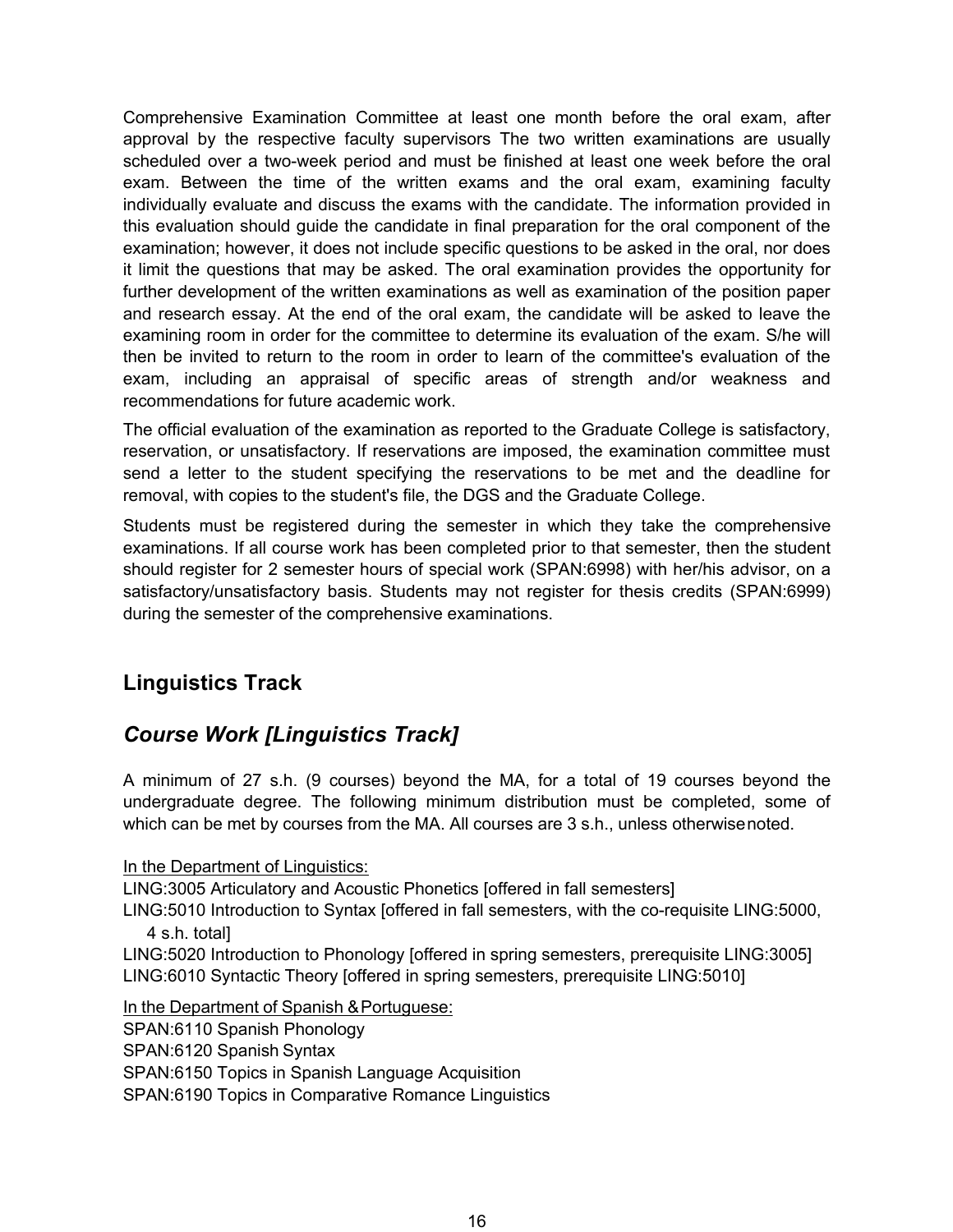1 seminar in Hispanic linguistics (SPAN:7000 level or equivalent) SPAN:6999 Thesis (2-15 s.h.)

#### In either department:

- 1 course from one of the following areas: language acquisition/psycholinguistics, historical linguistics, sociolinguistics/language variation
- 1 additional course in the intended area of dissertation research (phonology, syntax, language acquisition, sociolinguistics)

The specific plan of study for each student, tailored to his/her area of emphasis, must be approved by the student's advisory committee. PhD coursework (post MA) must be at the graduate level (courses in the 5000 tier and above), with the exception of LING 3005 and the required third-year level course in Portuguese (see below). No more than 3 semester hours earned for post-MA independent study ("Special Work") may be applied toward the

72 semester hours required for the PhD. Exceptions may be made under extraordinary circumstances and must be pre-approved by the DGS and the DEO. In order to include an independent study in their PhD coursework, the student must complete the "Department of Spanish and Portuguese Independent Study Contract for Graduate Students" form, obtain the approvals of the DGS and DEO, and submit a copy of the form to the Graduate Student Academic Coordinator, before the first day of the semester of enrollment. Only students in good standing may enroll for an independentstudy.

PhD students who hold a teaching assistantship in the department are required, as a condition for the assistantship, to take the course in foreign language teaching methods (WLLC:5000 Teaching & Learning Languages). If a PhD student who has not earned the MA degree at the University of Iowa wants to request that this requirement be waived because of previous course work in foreign language teaching methods, the decision to waive the requirement is the responsibility of the Director of the Spanish Language General Education Program. Permission to waive the requirement does not entail the awarding of transfer credit toward the 72 s.h. required for the PhD.

**Transfer Credit [Linguistics Track]:** The department accepts up to, but not more than, 30 s.h. for an MA in Spanish done at another institution. No credit is awarded for coursework done after the MA but prior to entrance into the PhD program. If, in the course of doctoral study, the advisory committee recommends the student take coursework at another institution, the student may petition the DGS—well in advance of undertaking the coursework—for approval of up to 9 s.h. of transfer credit. The Graduate College requires that 39 s.h. of the 72 s.h. required for the degree be resident credit (credit from course work at The University of Iowa).

**Language Tool Requirements [Linguistics Track]:** Candidates in the linguistics track must complete the equivalent of three years of college-level study of Portuguese (that is, one Portuguese course at the third-year level) and the equivalent of one year of college- level study for each of two other languages, one of which must be Latin for students specializing in historical linguistics. These requirements may be satisfied either by examination or through coursework at The University of Iowa or another accredited university. The language tool course work at the first- and second-year level does not count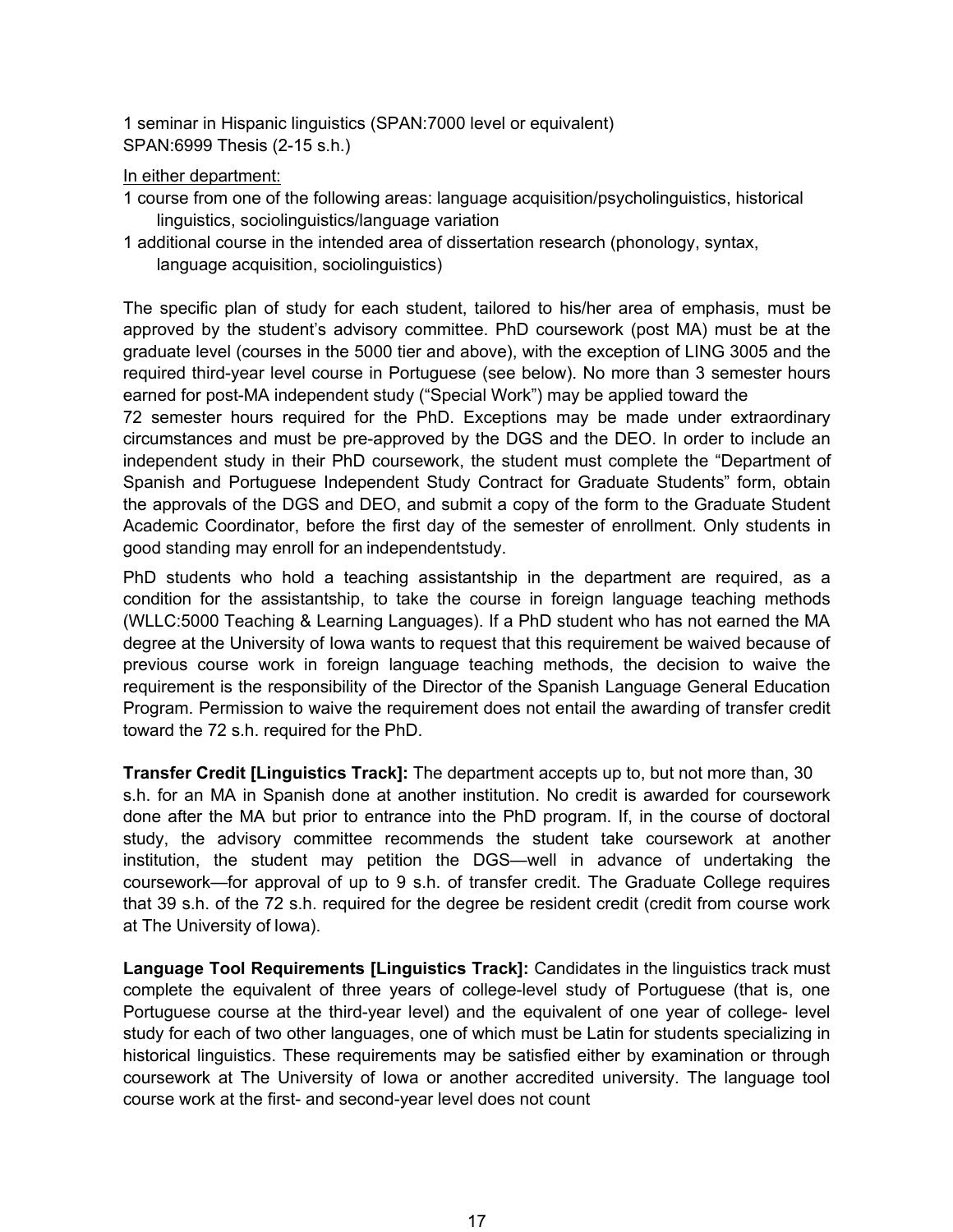towards the 72 hours. Courses taken to fulfill the language tool requirements may be taken on a satisfactory/unsatisfactory basis, except for third-year level study of Portuguese language and/or linguistics. This course must be taken on a graded basis and can be counted toward the 72 hours. If the first- and/or second-year level language tool requirements are satisfied by examination, documentation of the examination results must appear in the student's file.

# *Other Requirements [Linguistics Track]*

Candidates in the linguistics track must complete two extended revised research papers, from two different sub disciplines from the following list: syntax, phonology, first language acquisition, second language acquisition, language variation/sociolinguistics, historical linguistics. They must also present two colloquia related to these research papers.

The purpose of **Research Paper 1** is to provide evidence that the student understands the theoretical concepts and issues in the subdiscipline, can appropriately synthesize research by others, and can critically evaluate linguistic analyses and arguments. The paper must focus on some particular research problem in the chosen subdiscipline; it may but need not present an original analysis of that problem. Typically Research Paper 1 will be a revised version of a paper written for a course. The paper will be evaluated by the following criteria:

- How clearly it presents and motivates the research problem it addresses
- How clearly it presents existing analyses of thisproblem
- How well it evaluates the arguments and claims of theseanalyses
- How well it supports its claims, either in support of one of the analyses presented, in support of an analysis which combines aspects of the analyses examined, or in support of an original analysis

The paper must be submitted to the student's advisory committee by the day after Labor Day of fall semester of Year 2 in the PhD program (see timeline below). The advisory committee will have three weeks to evaluate the paper; the only options are Acceptable (which may include the request for minor revisions) or Unacceptable. The paper will not be accepted if there are more than two "Unacceptable" votes. If the paper is accepted, the student will then go on to present a colloquium, in the departmental Hispanic Linguistics Colloquium, on the topic of the paper by the end of the fall semester.

If the paper is not accepted, the student may revise the paper; the revised paper must be submitted no later than the first day of classes in the following spring semester. The advisory committee again has three weeks to evaluate the paper. If the second version is deemed "Acceptable," the student will then proceed to the colloquium presentation during that semester. A copy of the final version of the paper will be placed in the student's file. If the second version of the paper is deemed "Unacceptable," *the student cannot continue in the program after the end of the spring semester.*

The purpose of **Research Paper 2** is to provide evidence that the student has the ability to carry out original research in the intended sub discipline of the dissertation. It is therefore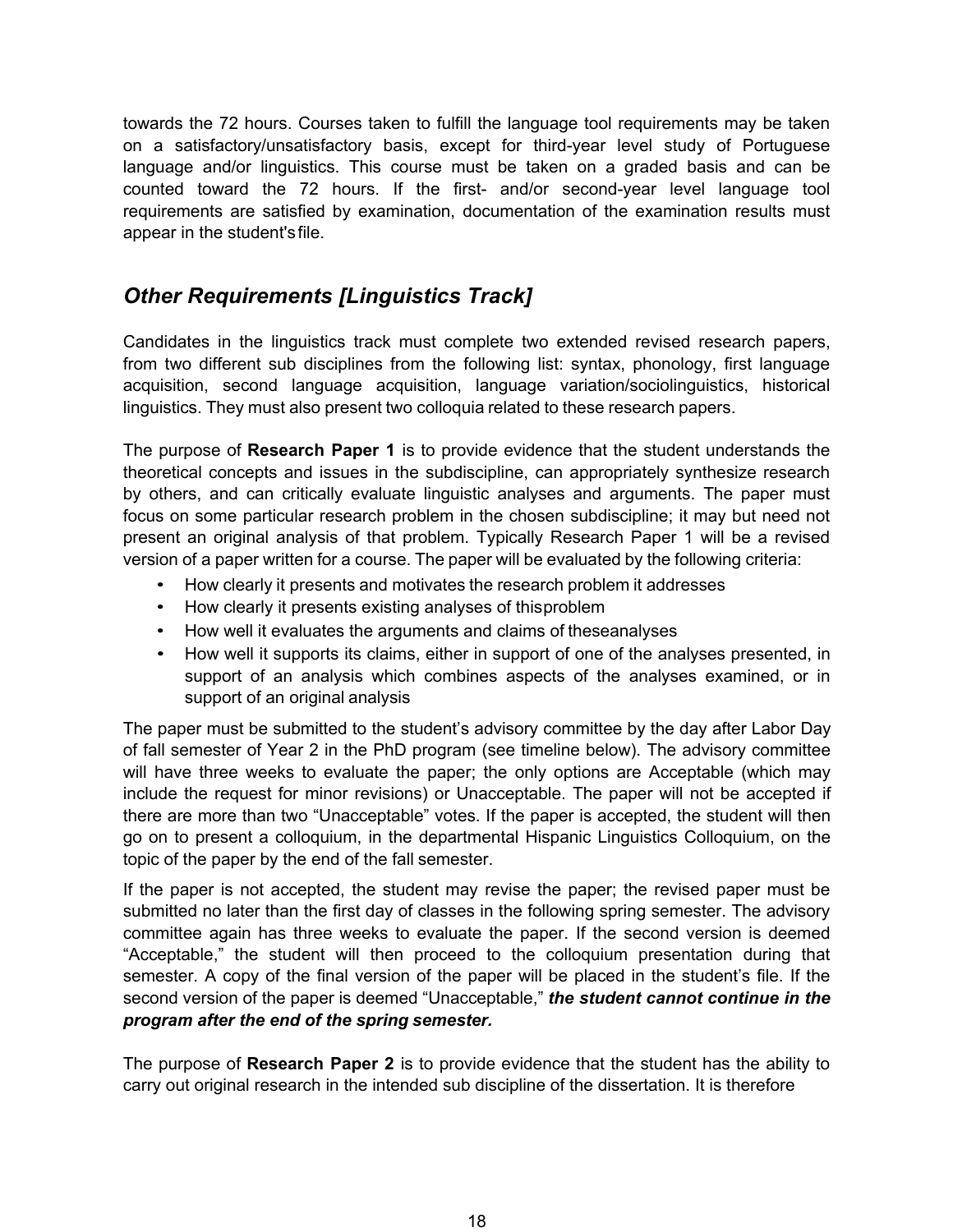written on a topic in that sub discipline; in the ideal case, this will be the topic of the dissertation. *The criterion for this paper is that it be of publishable quality in an appropriate journal in that sub discipline.*

The paper must be submitted to the student's advisory committee by the end of exam week of spring semester of Year 2 in the PhD program. The advisory committee will have 3 weeks to evaluate the paper; the only options are "Acceptable" (which may include the request for minor revisions) or "Unacceptable". (There may be informal consultation among the members of the advisory committee during this time.) Each faculty member of the advisory committee votes on the exam. The paper will not be accepted if there are more than 2 "Unacceptable" votes.

If the paper is accepted, the student can proceed to comprehensive exams in the following fall semester, according to the timetable. The student will also do a colloquium presentation based on Research Paper 2 in this fall semester. Alternatively, the related colloquium presentation may be done in the spring semester preceding the submission of the paper.

If the paper is not accepted, the student has until the first day of classes of the following fall semester to revise the paper. The advisory committee again has three weeks to evaluate the paper. If the second version of the paper is deemed "Acceptable," the student can proceed to comprehensive exams, following the standard timetable. If the second version is deemed "Unacceptable," *the student is not allowed to proceed to the comprehensive*  examinations, and cannot continue in the program after the end of the semester (fall semester of the third year, following the timeline below).

# *Timeline, Post-MA [Linguistics Track]*

| Year 1 | Fall   | 3 courses                                                                                                                      |
|--------|--------|--------------------------------------------------------------------------------------------------------------------------------|
|        | Spring | 3 courses                                                                                                                      |
| Year 2 | Fall   | 3 courses Submission of Research Paper 1 by the day after LaborDay<br>First colloquia presentation no later than this semester |
|        | Spring | 1-2 courses (remaining requirements, tool courses, etc.)                                                                       |
|        |        | Second colloquia presentation (based on Research                                                                               |
|        |        | Paper 2), if not in Fall, Year 3                                                                                               |
| Year 3 | Fall   | Comprehensive exams [see below]                                                                                                |
|        |        | Written exams: last two weekends in September                                                                                  |
|        |        | Oral exam: no later than mid-October                                                                                           |
|        |        | Second colloquia presentation                                                                                                  |
|        |        | Submission of dissertation prospectus no later than December 15                                                                |
|        | Spring | Oral defense of prospectus no later than week 2                                                                                |
|        |        | (If prospectus is finished earlier in the fall, oral defense can be in fall)                                                   |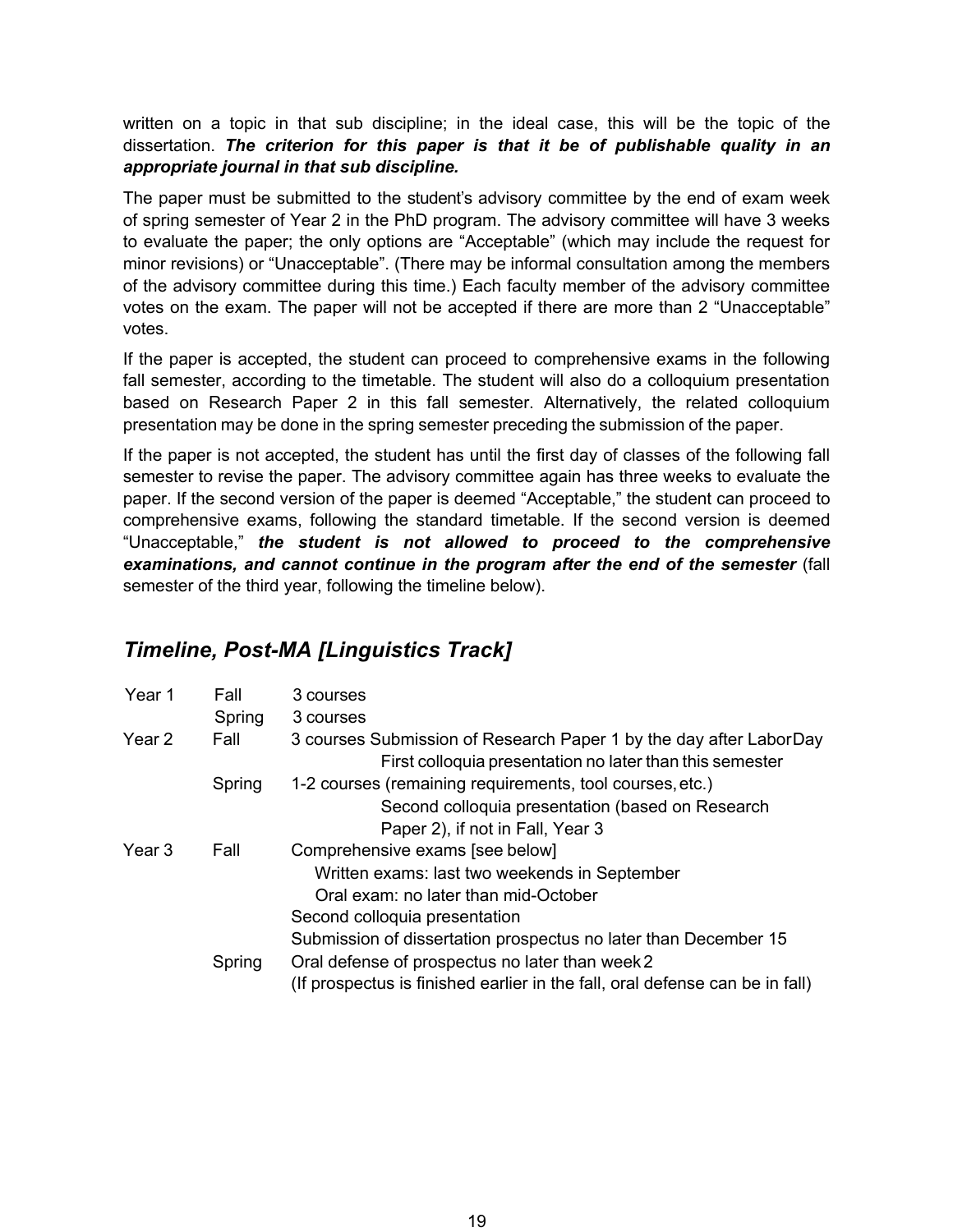# *Doctoral Comprehensive Examination [Linguistics Track]*

The purpose of the PhD Comprehensive Examination is to determine whether the candidate has gained sufficient breadth and depth of research knowledge in Hispanic linguistics to enter the profession. The examining committee is comprised of five members of the Department, or four members from the Department and one from a closely related department or program such as the Department of Linguistics or the doctoral program in Second Language Acquisition. It is required that all five members of the examining committee have areas of expertise related to the four exam areas. In no case shall an individual faculty member direct more than two of the four exam areas.

As with advisory committees, the candidate's advisor contacts the relevant faculty members to request their participation in the examining committee, and then submits the proposed committee for approval by the DGS and the DEO. As part of the approval process, there will be consultation between these individuals and the advisor. This should be done as early as possible during the semester preceding the examinations, but not later than fifteen weeks prior to the start of examinations.

**Examination Structure [Linguistics Track]:** The PhD Comprehensive Exam includes both a written and an oral component. The written component consists of Research Paper 2 and two written exams in two sub disciplines distinct from the sub discipline of the intended dissertation research, chosen by the candidate from the list of sub disciplines above. The exams are exams of linguistic analysis and are weekend take-home exams. Each of these exams will be written by the appropriate faculty member or members, but will be evaluated by the entire exam committee.

The oral exam is two hours, with one hour devoted to discussion of Research Paper 2 and the other hour devoted to follow-up questions on the writtenexams.

**Examination Procedure [Linguistics Track]:** Graduate students planning to take PhD Comprehensive Exams must file the departmental "Notification of Intent to Take MA or PhD exams" form with the Graduate Student Academic Coordinator, **by the third week of the relevant semester**. By departmental policy, students presenting the comprehensive exams cannot have more than one coursework requirement left to be completed, including courses for the fulfillment of the language tool requirements, after the semester in which the exams are presented. Typically, students either have finished their coursework requirements prior to presenting the comprehensive exams, or they are finishing them in the semester of the exams.

The Graduate College requires that written and oral exams be completed within a 15- week period. The written examinations in linguistic analysis must be finished at least one week before the oral exam. Between the time of the written exams and the oral exam, examining faculty evaluate and discuss the exams with the candidate; as well, members of the committee may provide feedback on Research Paper 2. The information provided in these evaluations should guide the candidate in final preparation for the oral component of the examination; however, it does not include specific questions to be asked in the oral, nor does it limit the questions that may be asked. The oral examination provides the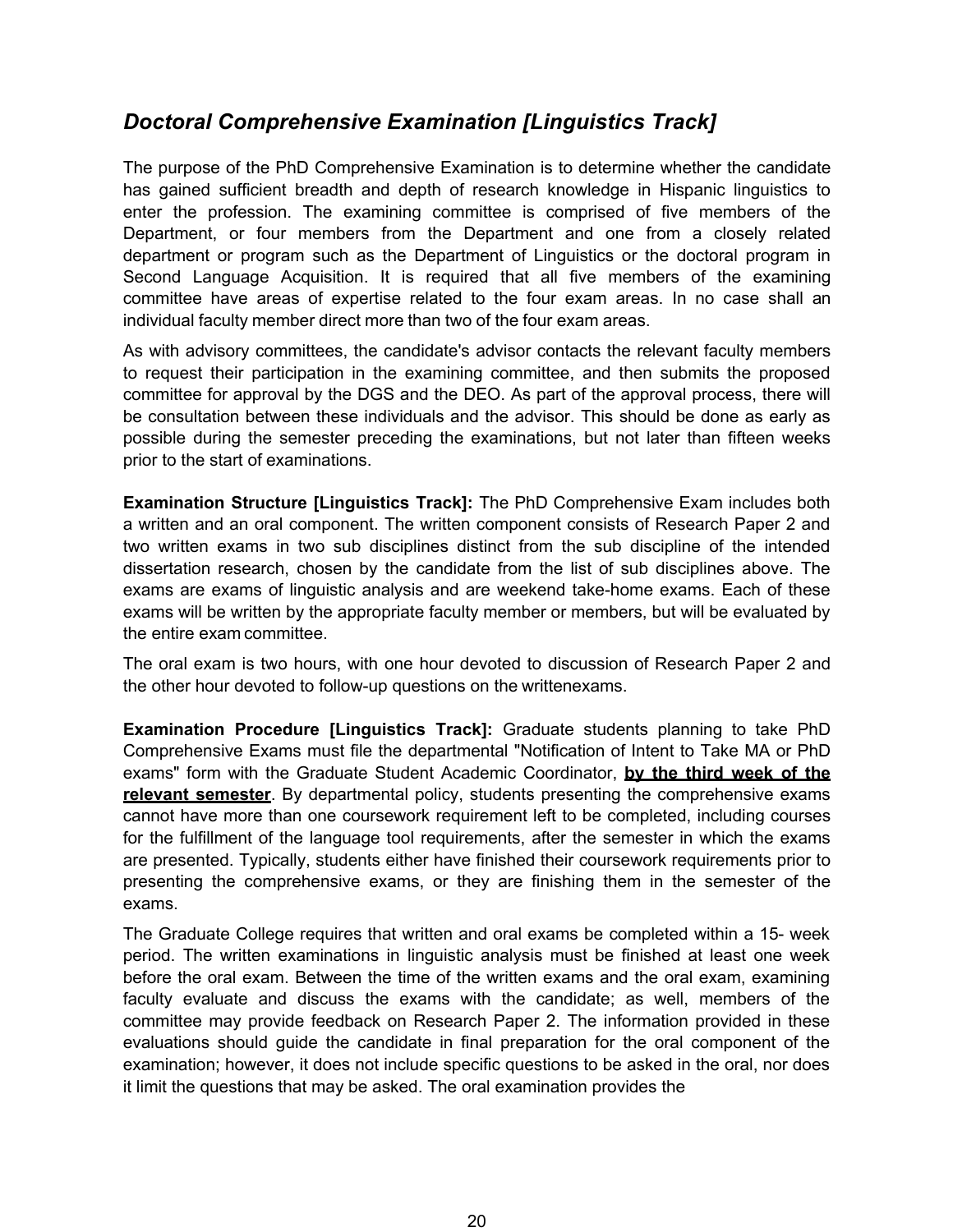opportunity for defense and questions on Research Paper 2 as well as follow-up questions on the exams of linguistic analysis. At the end of the oral exam, the candidate will be asked to leave the examining room in order for the committee to determine its evaluation of the exam. S/he will then be invited to return to the room in order to learn of the committee's evaluation of the exam, including an appraisal of specific areas of strength and/or weakness and recommendations for future academicwork.

The official evaluation of the examination as reported to the Graduate College is satisfactory, reservation, or unsatisfactory. If reservations are imposed, the examination committee must send a letter to the student specifying the reservations to be met and the deadline for removal, with copies to the student's file, the DGS and the Graduate College.

Students must be registered during the semester in which they take the comprehensive examinations. If all course work has been completed prior to that semester, then the student should register for 2 semester hours of special work (SPAN:6998) with her/his advisor, on a satisfactory/unsatisfactory basis. Students may not register for thesis credits (SPAN 6999) during the semester of the comprehensive examinations (see below).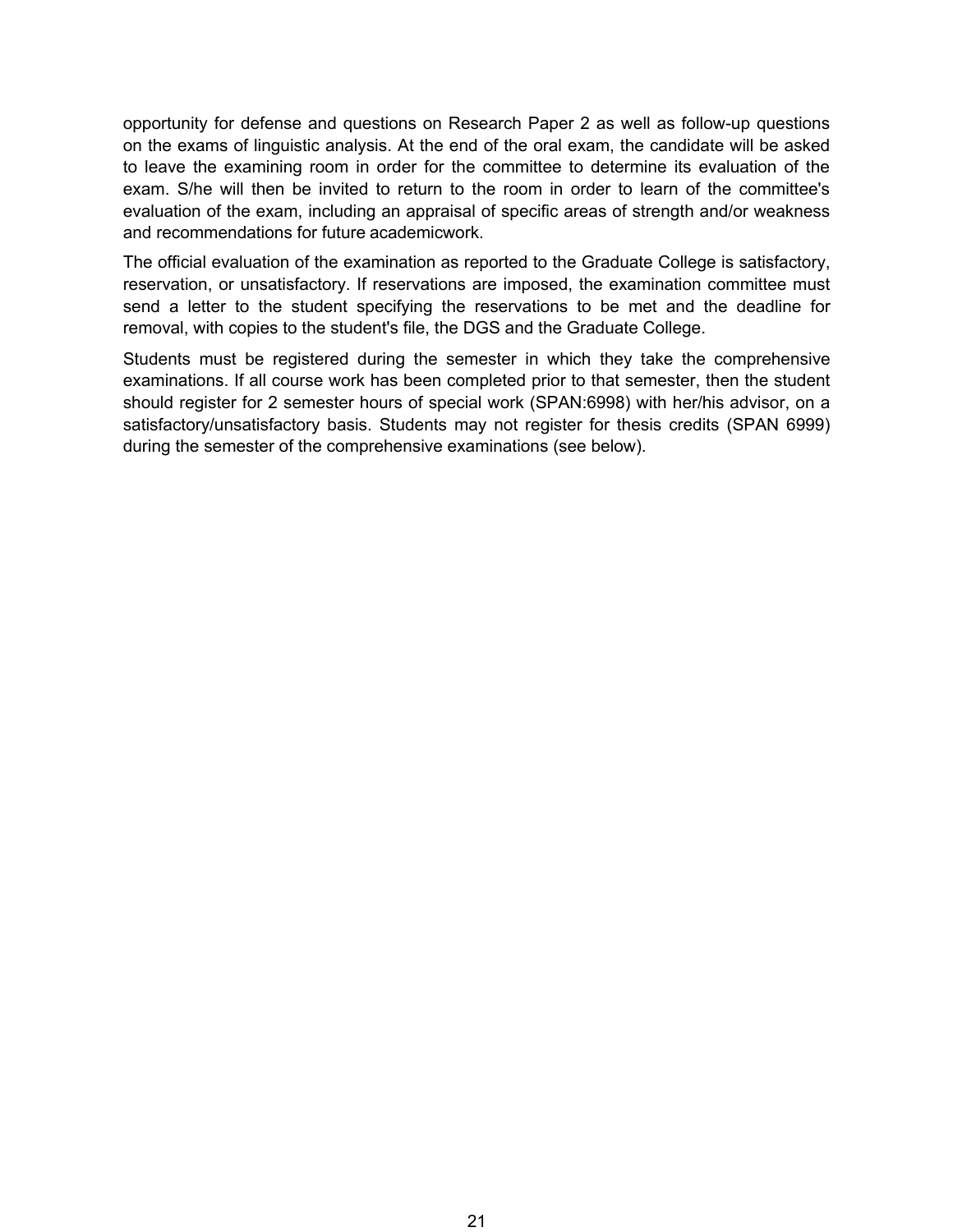### *The Dissertation*

**Dissertation Committee:** After the PhD comprehensive examination, the candidate requests that one member of the departmental graduate faculty serve as the dissertation director, in accordance with the proposed topic of the dissertation and faculty expertise. The dissertation director, after discussion with the candidate, proposes a dissertation committee of five members, at least four of whom are faculty members of the department and are chosen in accordance with their areas of expertise. The fifth member may also be from the departmental faculty or may be from outside the department. It is strongly recommended that an outside member be someone whose area of expertise is related in some way to the proposed dissertation topic, and who is able to read Spanish in cases of dissertations to be written in that language. A professor on phased retirement can serve as a co-director of a dissertation or as a committee member. It is the responsibility of the dissertation director to contact the faculty members to request their participation on the committee. The entire committee, including the dissertation director, must be approved by the DGS and the DEO. As part of the approval process, there will be consultation between these individuals and the advisor/dissertation director. The dissertation director will also serve as the student's advisor during the dissertation period

#### *The Dissertation Prospectus: Guidelines and Organization (Literatures and Cultures)*

Dissertations can: (a) present a research project within literary/cultural history and/or theory in the form of a monographic study; (b) present a research project within literary/cultural history and/or theory in the form of a set of journal-article-style research essays, accompanied by an in-depth theoretical and critical reflection that will comprise 20-30 pages; (c) offer a major creative project, accompanied by an in-depth theoretical and critical reflection; (d) a critical edition of a literary work, accompanied by an in-depth theoretical and critical reflection; (e) a translation of a literary work, accompanied by an in-depth theoretical and critical reflection. Note: theoretical and critical reflections for options (c), (d) and (e) will comprise no less than 50 pages.

The first step in the dissertation process is the submission and defense of the dissertation prospectus. This prospectus consists of two sections: (1) a narrative which describes in detail the dissertation topic, the work done in the field previously on this topic, the research, theoretical or creative methodology, a preliminary description of chapter divisions, and (2) a preliminary bibliography and a timetable for completion of the research and writing of the dissertation. A more detailed description of the content and structure of a dissertation prospectus in literature and a dissertation prospectus in linguistics can be found below. Typically, the entire prospectus will be from 35 to 40 pages long, although this can vary from one discipline to another.

As per the timelines outlined in the respective sections on the literature and linguistics tracks, the prospectus should ideally be handed in to the dissertation director by the end of the semester in which the comprehensive examination was successfully completed. To be considered to be making adequate progress toward the degree, a student should turn in the prospectus no later than the fourth week of the semester following the comprehensive exam.

After the dissertation director has given preliminary approval of the prospectus, he or she will schedule the prospectus defense. The defense is a meeting of the dissertation committee at which the candidate gives a brief oral presentation of the prospectus and answers questions that the committee members may have. The committee members should receive the written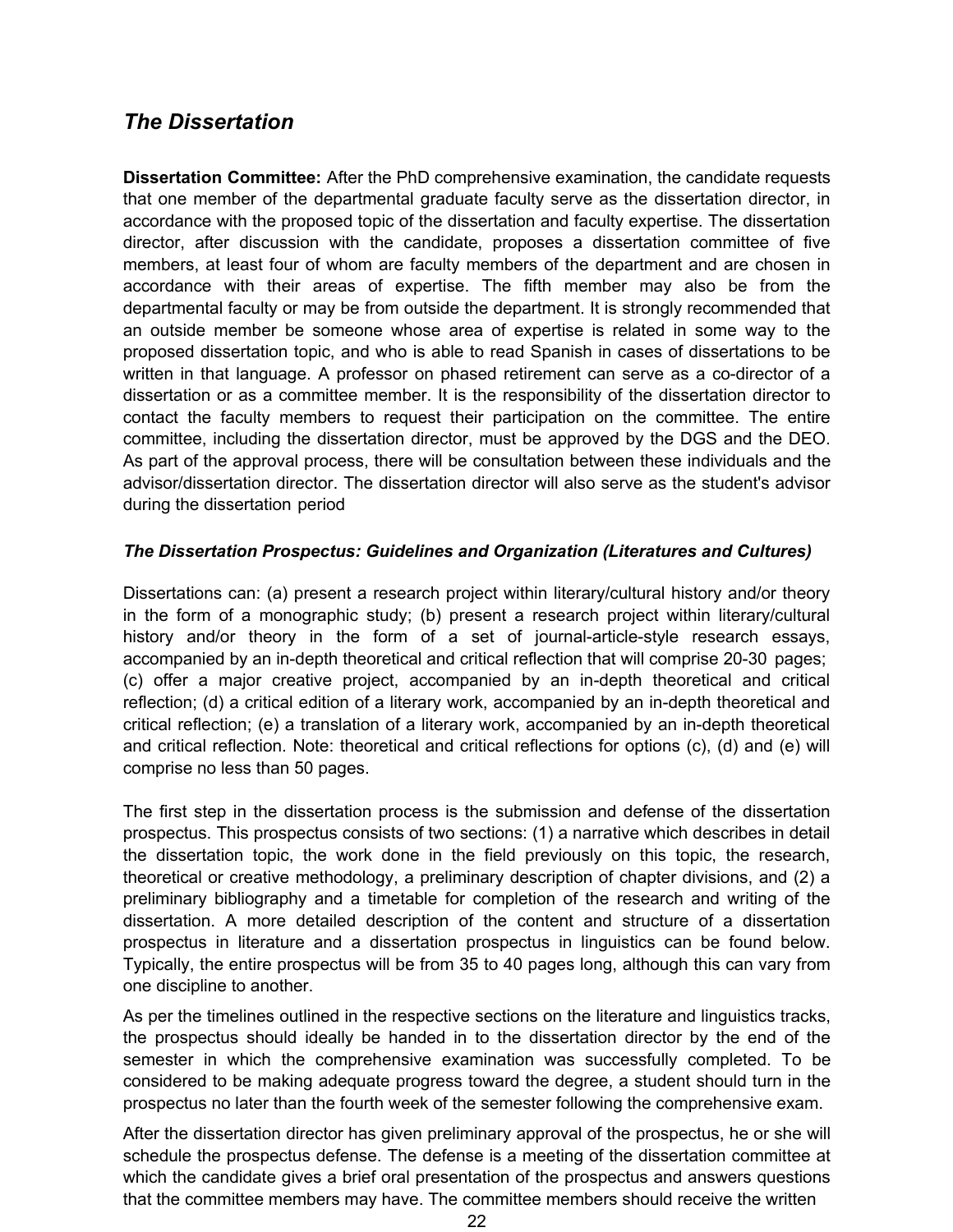prospectus at least two weeks prior to this meeting. At this time two members of the dissertation committee, in addition to the director, will agree to read the dissertation on a chapter-by-chapter basis. Once approved, a copy of the prospectus and the departmental prospectus approval form are handed in to the Graduate Student Academic Coordinator by the dissertation director, to be placed in the student's file.

#### *The Dissertation Prospectus: Guidelines and Organization (Linguistics)*

1. Overview/Statement of the problem: Present the basic data to be examined and the basic empirical or theoretical issue to be resolved. Identify in particular what the new contribution of your dissertation will be: what are the particular aspects of the linguistic phenomenon or phenomena that you are investigating that have not yet been satisfactorily explained? What are your basic research questions?

2 Theoretical working assumptions: Identify the basic theoretical framework in which this research is to be carried out, and the particular assumptions that guide this project.

3. Review of the literature: Present the existing research on this phenomenon or these phenomena, identifying the gaps inexplanation.

4. Methodological statement/Preliminary hypotheses/Timetable: For empirically based work such as research in language acquisition and language variation, explain how your data will be collected. For both empirically-based work and formal linguistic analyses, describe briefly your preliminary hypothesis or hypotheses. Provide a tentative schedule from now until the defense date. Keep in mind the Graduate College rules regarding First and Final Deposit of thedissertation.

5. Conclusion: Identify what you hope to find out in the course of your investigation and how your work will be a novel contribution to thefield.

**Post-comprehensive Registration:** Graduate College regulations require that students be registered during each semester after passing the comprehensive examination until the degree is awarded, excluding summers (but, students who take a degree in the summer session must be registered that summer). Students must take at least 2 and as many as 15

semester hours of thesis credits (SPAN:6999), to complete the required 72 s.h. for the PhD. The earliest semester in which registration for SPAN:6999 is possible is the semester following the semester in which the comprehensive examination was taken. After completing 72 s.h., in order to maintain continuous registration, a doctoral student may register for

Doctoral Continuous Registration (GRAD:6002), which requires a 1 s.h. tuition/fee payment. In the final semester, doctoral students may register for Doctoral Final Registration (GRAD:6003), which requires a 1 s.h. tuition/fee payment. However, as noted in the section of this manual on Registration, students who are actively working on their dissertations and consulting with their dissertation committee should continue to register for thesis credits. Students who fail to register for a period of 12 months or more must apply for readmission to the Graduate College.

**Presentation of the Dissertation and Final Examination:** One electronic copy of the dissertation, complete and in final form, must be presented at the Office of the Graduate College by that semester's deadline (See "Theses and Dissertations" on the Graduate College website for submissions guidelines and help.) Graduate College regulations regarding preparation of the dissertation copy must be strictly followed. In planning a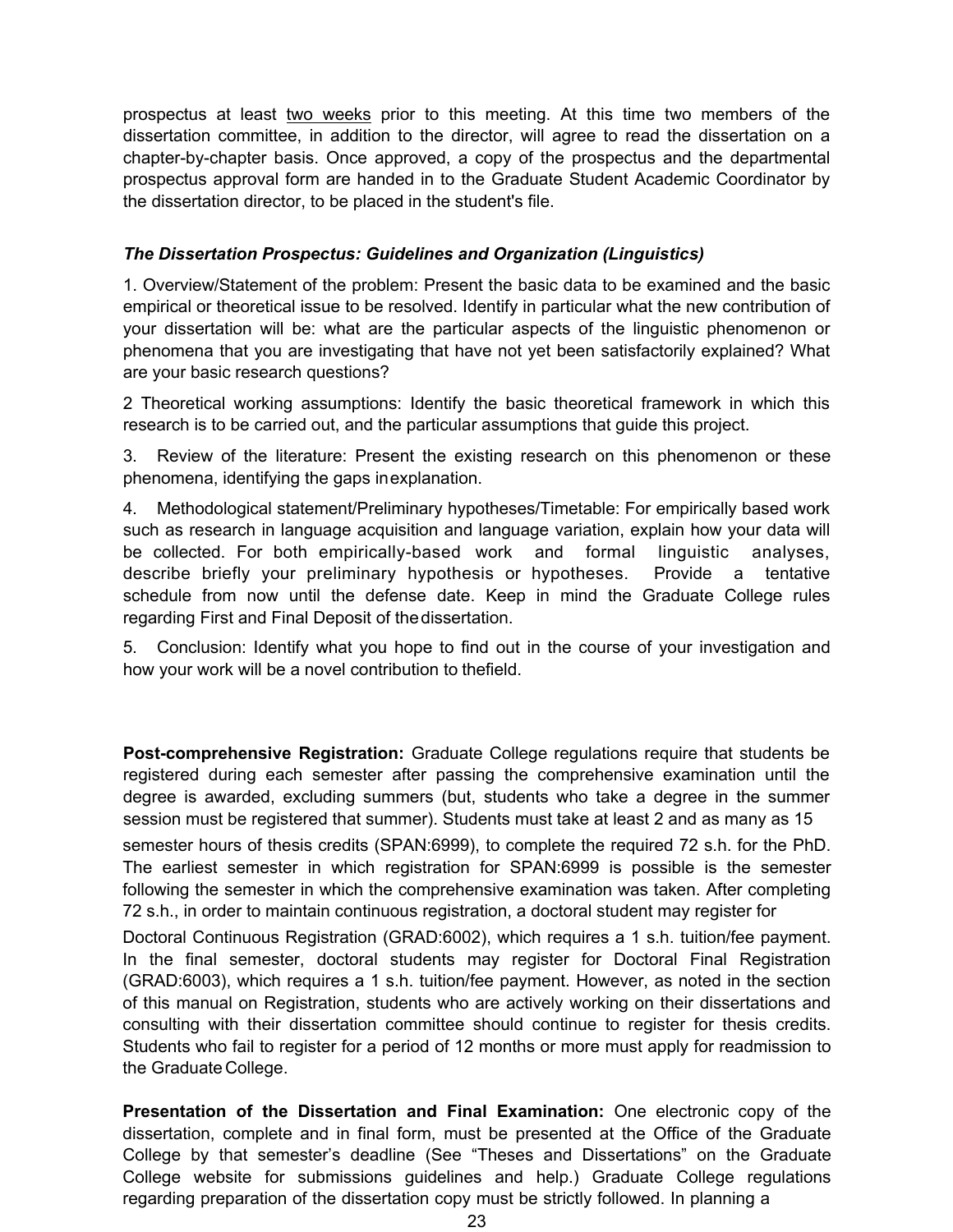timetable for the final semester of study, the student and his/her advisory committee should keep in mind the following filing dates on the Graduate College calendar: Application for Degree, PhD Plan of Study, Request for Final Examination, Examination Reports, and Final Deposit (of the dissertation). The candidate should provide the final copy of the dissertation to committee members sufficiently in advance of the defense date so as to allow committee members time for a careful reading (*minimally*, one month). It i s expected that prior to distribution of the final draft to the entire committee the dissertation reader and the two close readers have indicated that the dissertation is adequate for defense.

The Graduate College is shifting to electronic committee verification of theses submitted via ProQuest. Instead of tracking signatures on a hard copy approval form, committee members may simply sign off on the thesis through an email link. Electronic verification will replace the signed Report of Thesis Approval. Students will no longer need to provide proof of thesis on ProQuest. Instead, committee members will receive an email directly from ProQuest that provides a link to the finalized (post-formal review) thesis and prompts them to verify the manuscript electronically. Committee verification will now happen after the Graduate College's format review, not before.

**Progress Toward Degree, Post-comprehensive Examinations:** The expected timeline up to the comprehensive examinations for each track (literature and linguistics) is noted in the section for each track. Assuming that the PhD comprehensive examinations are completed in the fifth semester (Fall semester of Year 3 in the PhD program), subsequent typical and expected progress toward the PhD is as follows:

Year 3 (Post-MA):

| Semester 5 completion of comprehensive examination; presentation of prospectus (end of |  |  |  |
|----------------------------------------------------------------------------------------|--|--|--|
| semester)                                                                              |  |  |  |
|                                                                                        |  |  |  |

Semester 6 defense and approval of prospectus (if not done at the end of semester 5); research and work on dissertation; application for post-comprehensive research awards

| Year 4: |  |
|---------|--|
|         |  |

| Year 4:                    |                                                                        |
|----------------------------|------------------------------------------------------------------------|
| Semester 7                 | research and work on dissertation                                      |
| Semester 8<br>fellowships. | research and work on dissertation; application for dissertation year   |
| Year 5:                    |                                                                        |
| Semester 9                 | writing of final drafts of dissertation, job search                    |
| Semester 10                | draft of dissertation complete, defense of dissertation; degreeawarded |

At least once every semester after passing comprehensive examinations, students must show progress on their dissertation by submitting their work to their dissertation director and the two members of the dissertation committee who act as main readers. They will then evaluate the student's progress as *adequate* or *inadequate*. If the dissertation advisor and main readers deem the student's progress to be inadequate, they will report to the program faculty and to the DGS. If a majority of the faculty concurs with the dissertation committee's evaluation, the student will be warned in writing and a meeting of the committee, the DGS and the student will be convened. Failure to report dissertation progress to the dissertation director and readers or 3 semesters of progress deemed inadequate will lead to a special meeting of the dissertation committee, the DGS and the DEO, who may act to dismiss the student from the program.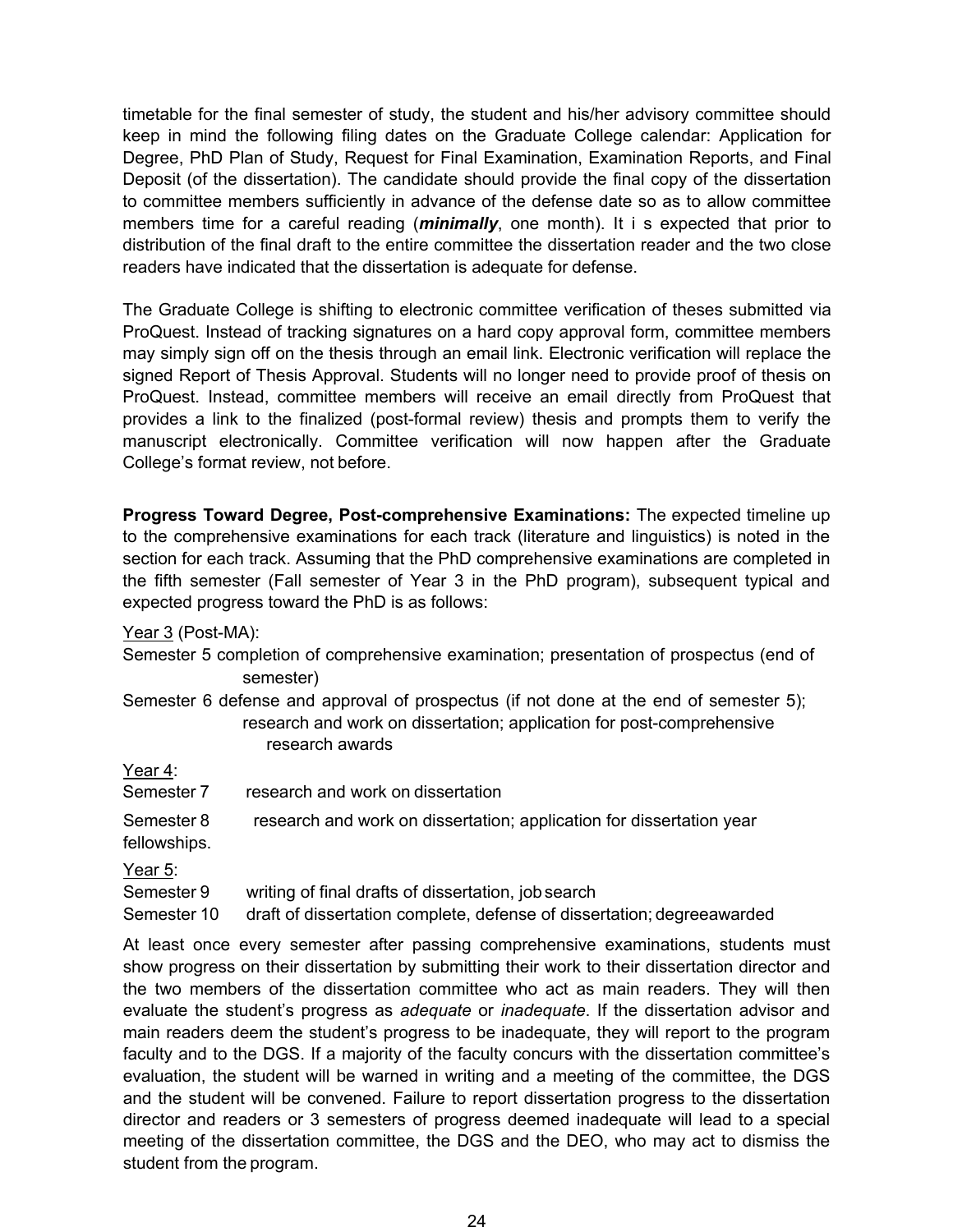### **Financial Aid for MA, MFA and PhD Candidates**

The Department is committed to providing financial aid to MA, MFA and PhD candidates in Spanish to support their graduate studies and to enhance their development as teachers and scholars. Our primary means of financial support is through teaching assistantships awarded competitively. Students who maintain good academic standing (GPA of at least 3.25), meet expectations in their progress toward degree, and maintain a good teaching record may normally expect two years of support while completing the MA or MFA degree and four years of post- MA support while pursuing the PhD (two years of support while completing the PhD coursework and two years of support while presenting comprehensive examinations and writing the dissertation). After four years of support during PhD study, students lose priority for financial aid. Support beyond four years for the PhD is contingent on evidence of student progress toward the degree and the availability of assistantships. Please refer to the Department of Spanish and Portuguese *Manual for Teaching Assistants*. Students who wish to be considered for financial support should apply directly to thedepartment.

The department offers one competitive fellowship, the Ruth Davis Fellowship Award, which provides full summer support for one advanced doctoral student for one summer. The department can nominate up to two students a year for a CLAS Dissertation Writing Fellowship and typically one student a year for a Ballard-Seashore Dissertation Fellowship for the final semester of dissertation work. The department encourages students to seek out and apply for extra-departmental funding opportunities to support their graduate studies. PhD students in particular should apply for fellowships to support their dissertation research and writing; the application process presents an opportunity to develop skills that will contribute to your professionalization. Sources of internal funds include the Graduate College, the College of Liberal Arts and Sciences, the Graduate Student Senate, International Programs, and other units in the University. The Division of Sponsored Programs maintains a list of external fellowships and grants available for graduate students and provides assistance in preparing applications for outsidefunds.

**Conference Support**: The Department may provide up a modest amount to defray travel expenses for a limited number of graduate students per year who present papers or make similar academic presentations at international or national scholarly conferences, when funds are available. A departmental form is available for applying for this assistance. https://login.uiowa.edu/uip/auth.page?type=web\_server&client\_id=workflowhris&redirect\_uri=http://workflow.uiowa.edu/auth/login&response\_type=code&scope=workflo w.gui+workflow.api+workflow.api.gui

Travel funds are also available from the Graduate Student Senate (http://www.uiowa.edu/~gss/travel/) and, for international travel, from International Programs (http://intl-programs.uiowa.edu/grants/graduate/index.html). Post-comprehensive doctoral students ( ABDs) who are members of the MLA can apply for a Graduate Student Travel Grant to attend the annual MLA conference; information is available on their website (http://www.mla.org).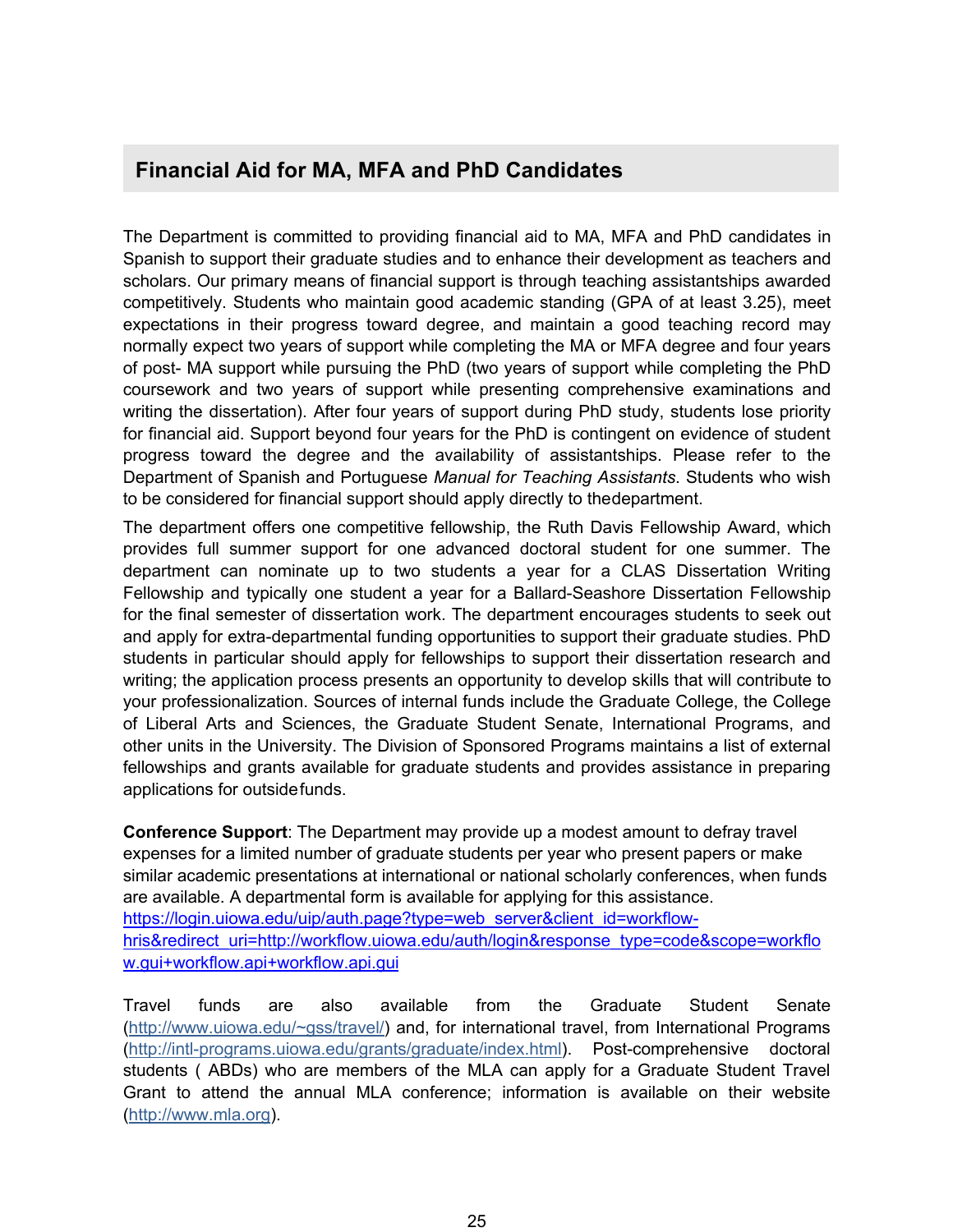# **Policies and Procedures**

### *Departmental Policies and Procedures*

All departmental policies and procedures elaborated in this manual, as well as MA examination reading lists, have been approved by a vote of the tenure-track faculty of the Department of Spanish & Portuguese. Changes approved by the faculty during an academic year go into effect the following fall semester and are included in the departmental *Graduate Program Manual* published yearly in August. Graduate students are expected to fulfill the requirements in effect the semester they entered a graduate degree program. If there are changes to the requirements, the student is given the option of completing new requirements or staying with the requirements in force at the time of entering the degree program.

### *Conflict of Interest Policy on Student Committees*

In the case that two faculty members of a graduate student's committee (advisory, examining, thesis or dissertation) are in a conflict-of-interest situation as defined by the University of Iowa and by the College of Liberal Arts and Sciences (http://clas.uiowa.edu/faculty/professional-policies-faculty-responsibilities-conflict-interestemployment-nepotism), the student will be notified of this fact by the DEO and the committee may be modified in accordance with departmental policy.

### *Dismissal Procedures*

If a student is failing to meet departmental standards, the department shall warn the student of this fact in writing. The notification shall specify in what way(s) the student is failing to meet the standards. The student shall be provided a reasonable amount of time to meet the standards prior to departmental dismissal. If conditions such as conditional admission or probation are imposed, the department shall give at the time of its imposition written explanation of this status and its time limits.

A student who will not be permitted to re-register for failure to meet standards shall be notified of this fact in writing with reasons for the action provided. Such dismissal may follow failure to meet conditions of admission, conditions of probation, preannounced departmental grade-point requirements or other standards, or failure of a regularly scheduled examination or formal evaluation.

In the event that a student is dismissed from the graduate program for academic reasons, he or she may request a formal review of the dismissal. The departmental grievance committee as defined above will also serve as an academic dismissal review committee, again with the proviso that a particular member of the committee may be replaced by the DEO to avoid conflicts of interest when these arise. To initiate a formal review of the dismissal, the student shall send written request for this review to the DEO. The steps for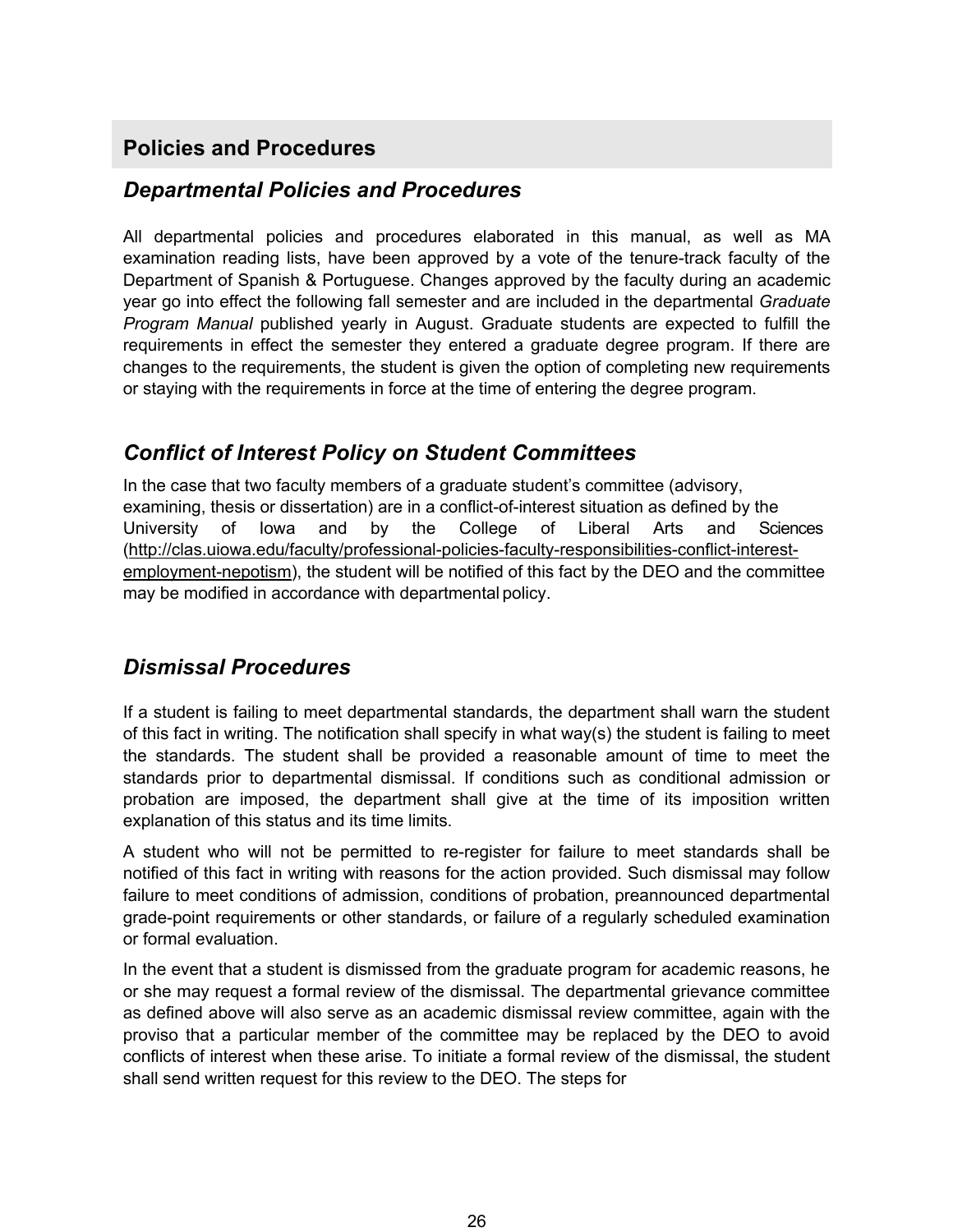convening the committee, considering the dismissal, and making a final recommendation shall be the same as those outlined above. As with other formal grievance procedures, the student may appeal the departmental recommendation to the Graduate College.

### *Academic Grievance Procedures for Graduate Students*

Graduate students are associated in various ways with both the University of Iowa and the Iowa City communities, and therefore may share characteristics and responsibilities of many other groups. Within the University, graduate students are first and foremost students, but many will, at some time in their graduate career, be employed as Teaching Assistants (TAs) or Research Assistants (RAs). A TA or RA works under the supervision of a faculty member and may be assigned duties such as teaching classes, supervising laboratories or studios, advising and counseling undergraduate students, grading course work, obtaining and analyzing data, etc. Other graduate students find employment in a surprisingly large array of university programs and offices (not always related to their academic programs or goals) or in the community. Still other graduate students may not be employed nor have responsibilities aside from those required by their department and degreeprogram.

As members of the University of Iowa community, the *University of Iowa Code of Student Life*, published each year as an insert to The Daily Iowan, governs personal behavior of students (including graduate students). The *Graduate College Manual of Rules and Regulations* contains general rules and procedures governing graduate education. Each graduate program has more detailed Departmental or Program Guidelines that specify how that degree program operates within general Graduate College policies, and what graduate students can expect during their graduate career. There may also be College Academic Policies/Handbooks with information concerning the role of graduate students, particularly the instructional roles they mayplay.

The University has a *collegial* system of governance. This implies a shared interest among faculty, staff, and students (the University community), which is manifested in common interests and ways of debating issues and of internally resolving differences. The collegial system attempts to resolve issues at the lowest possible level and in a manner most consistent with the shared interests of all members of the community. Open and free communication is a hallmark of this system, which is meant to prevent issues from evolving into conflict or dispute. However, conflicts and disputes may develop, and students are encouraged to seek advice as soon as they occur. The collegial system of resolving difficulties and conflicts includes a set of **informal** steps: discourse between the involved individuals, followed, if necessary, by consideration by the department(s), the college(s), and finally an appropriate administrative officer. A complainant also may elect to proceed by one of several **formal** procedures, generally by filing a written **grievance** alleging a specific violation, misinterpretation, or improper application of specific rules, regulations, or procedures.

Although most students proceed without difficulty through their graduate degree program, others may experience difficulties with another student, faculty member, staff member, or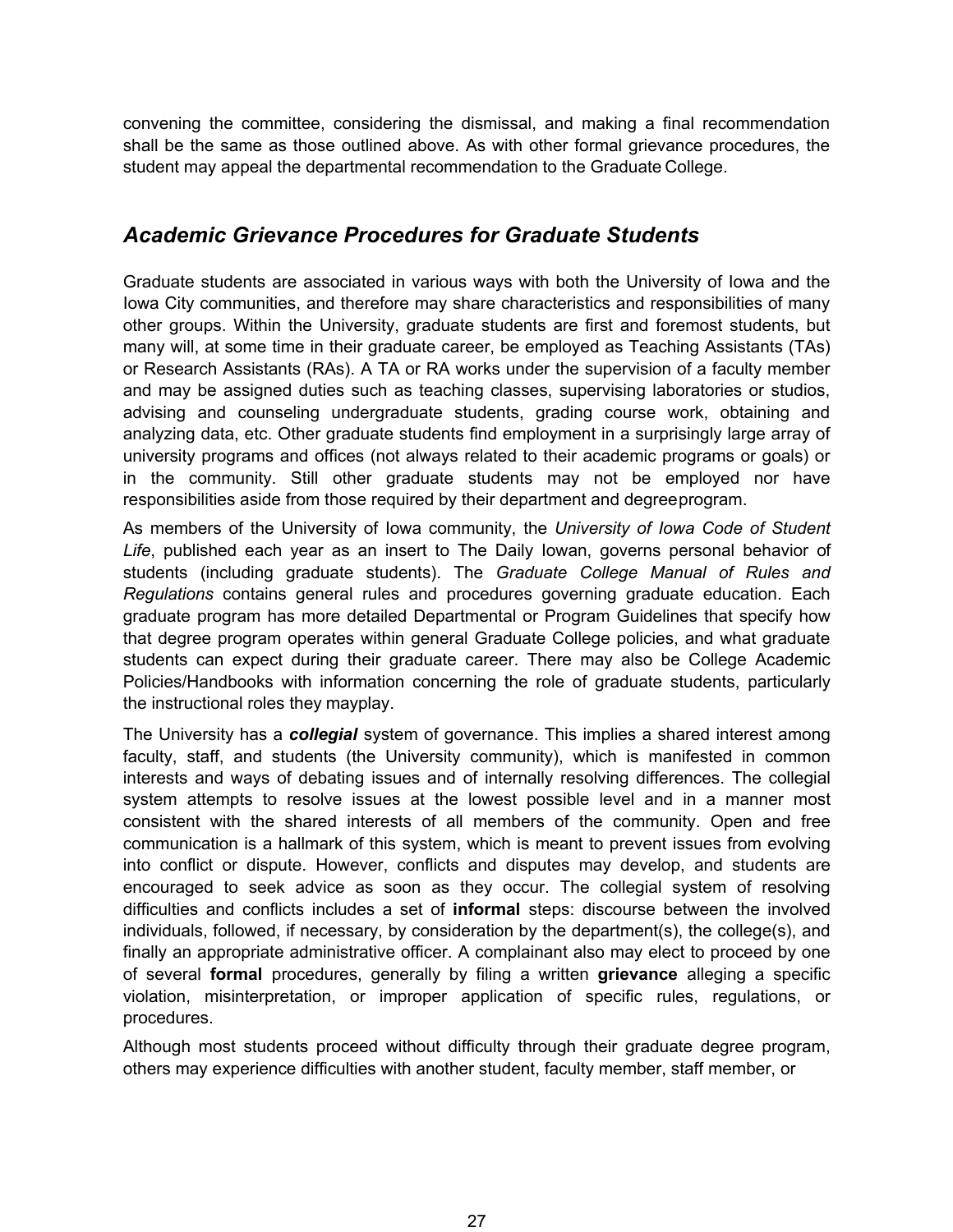supervisor; or with departmental rules or procedures. Because graduate students may serve in several possible roles, several different University rules and regulations, each with its own set of procedures for resolving complaints or grievances, may at times apply. It is important to note that those various formal procedures may have different time frames within which they must be filed.

The *University of Iowa Operations Manual* contains University rules, regulations, policies, and procedures, along with references to some of the procedures established by the Board of Regents which govern all of the Regents' institutions. Procedures for ha nd l i n g violations of the Operations Manual rules are codified under Section II, Ch. 29. Some of these rules are directly applicable to graduate students: For example, Section III, Ch. 30 contains the **Student Employee Grievance Procedure** governing non-academic employment of students (including graduate students); Section III, Ch. 15 governs **Professional Ethics and Academic Responsibility of Faculty**. (This section applies to graduate students both as students and as teachers. Conflicts between graduate students and faculty under this section are administered by the Office of the Provost.) Section III, Ch.

12.4 includes the **Graduate Assistant Dismissal Procedure.** In addition, the Office of Equal Opportunity & Diversity maintains procedures for handling complaints and grievances related to **sexual harassment** and **discrimination**. The Graduate College maintains the **Graduate Academic Grievance Procedure (AGP)** for resolving complaints and grievances relating to general academic issues.

For a graduate student, the particular grievance procedure to employ for a complaint will depend upon the area involved (student life, academic difficulties, employment, etc.). Generally, graduate students first explore how to pursue a grievance with their advisor or with an appropriate departmental administrator (department head or graduate coordinator). However, if students are uncomfortable or dissatisfied using this route, the Associate Dean for Academic Affairs of the Graduate College will counsel them on the options available. In addition, the Counseling Service, the Office of the Ombudsperson, and the Office of Equal Opportunity & Diversity will counsel graduate students on a confidential basis and will assist them in selecting an appropriate grievance procedure.

The Graduate College administers the **Academic Grievance Procedure (AGP)** for pursuing resolution of complaints and grievances for most academic aspects of a graduate student's program. This includes issues related to the program of study and research, scholarship, or artistic production, which comprise the core of graduate degree programs. The objective of the AGP is to achieve a fair and equitable resolution of complaints or grievances at the earliest possible time and at the lowest possible level. A graduate student who elects to pursue a complaint or grievance through the Graduate College AGP is first advised by the Associate Dean of the different possible ways to proceed. The student then elects whether first to pursue a complaint using an **informal** process or whether to file a grievance and to proceed by a more **formal** process.

#### **Informal Academic Complaint Procedure of the Graduate College**

Academic complaints generally involve students experiencing difficulty in their academic program, or disputes concerning students' status or progress in their academic programs. Generally, graduate students should bring complaints to the Graduate College only after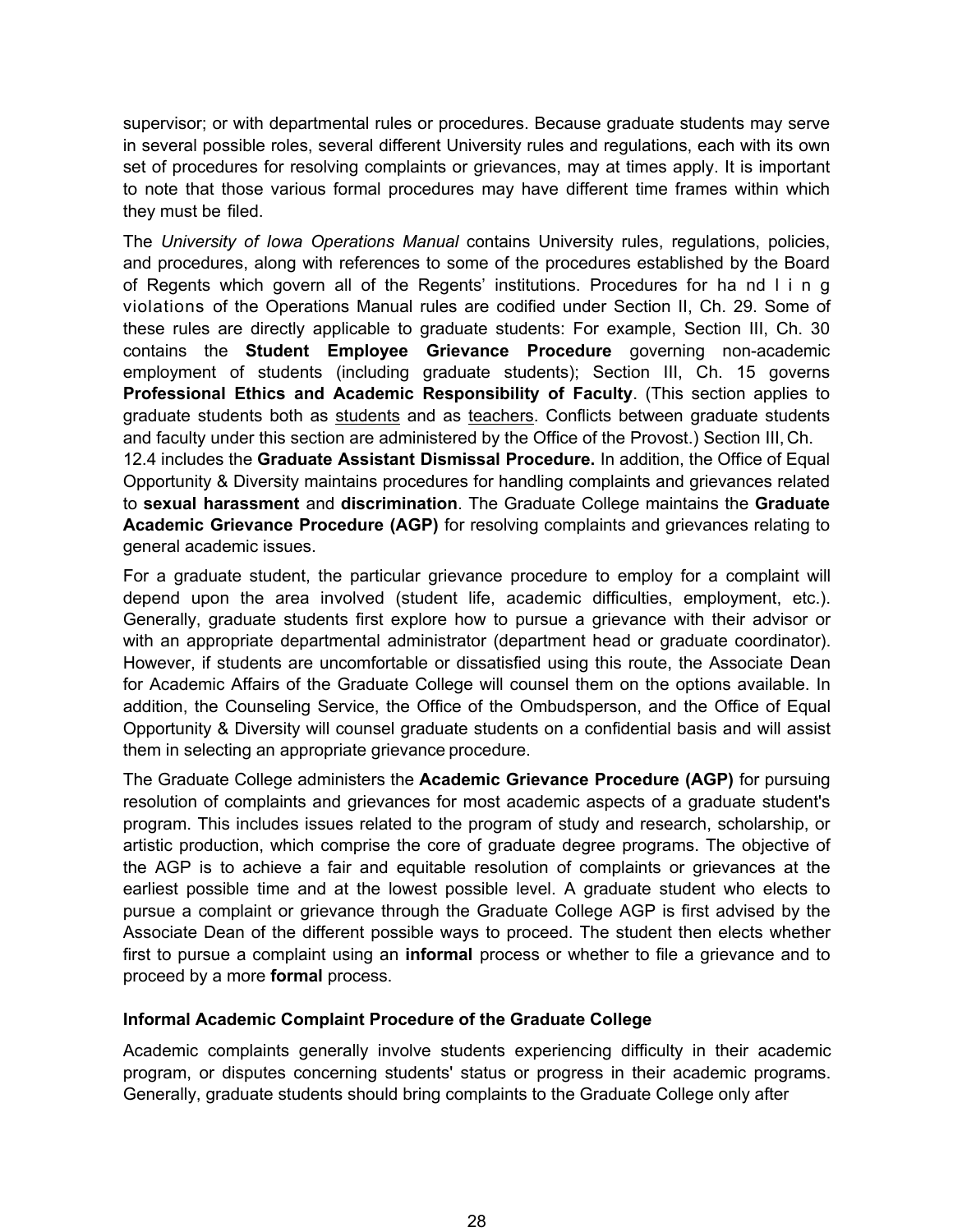attempts have been made to resolve them in a collegial manner at the department/program level. However, if for any reason a graduate student feels uncomfortable pursuing a complaint through his/her department/program, the complaint may be brought directly to the Graduate College.

Students should always seek resolution via the Informal Academic Complaint Procedure before initiating the Formal Academic Grievance Procedure. To begin the informal process, the student should approach the Associate Dean for Academic Affairs of the Graduate College, who will serve as a mediator. S/he will work diligently to help the parties resolve the complaint in a mutually-agreeable fashion. This process may take an indeterminate time. Generally, the Associate Dean provides information to the parties on the progress of the negotiations at regular intervals.

If the student decides to file a grievance, a formal procedure is used to obtain information and to reach a decision.

#### **Formal Academic Grievance Procedure (AGP) of the Graduate College**

A Formal Academic Grievance is filed only if the Informal Academic Complaint Procedure has failed. When a Formal Academic Grievance is filed, a formal procedure is used to obtain information and to reach a decision. A grievance is a written allegation that there has been a violation, misinterpretation, or improper application of University, Graduate College, or Department/Program rules, regulations, or policies governing a graduate academic program. No grievance may be filed later than two years from the event that gave rise to the complaint.

**Step 1:** The AGP is initiated by a **statement of allegations** submitted to the appropriate department/program, with a copy to the Associate Dean for Academic Affairs of the Graduate College. This statement should clearly and completely state the allegation(s), including times, places, and individuals concerned, and must be signed and dated by the complainant. The information provided should form the basis for a thorough investigation of the allegation(s). The statement should also contain a preferred remedy. The Department will be asked to respond to the allegations within ten working days (excluding break periods between academic sessions). If the complainant is dissatisfied with the response of the Department, he/she can appeal the decision to the Graduate College. The appeal should be a written statement to the Associate Dean indicating the basis on which the student believes the Departmental response is unsatisfactory, and must be filed within 25 working days of the Department response.

**Step 2:** The Associate Dean for Academic Affairs in the Graduate College, who should already be familiar with the case as a result of the Informal Academic Complaint Procedure, or an appropriate designee, will undertake to ensure that all relevant information pertinent to the AGP has been collected into a file. Depending upon the exact situation, the Associate Dean may need to summarize the results of his or her discussions with the concerned individuals. This must be done without prejudice. The Associate Dean will then submit the file to the Dean of the Graduate College. Step 2 will ordinarily be completed within tendays.

**Step 3:** The Dean will review the contents of the file. The Dean will ordinarily appoint an Inquiry Committee, although s/he may render a decision without appointing acommittee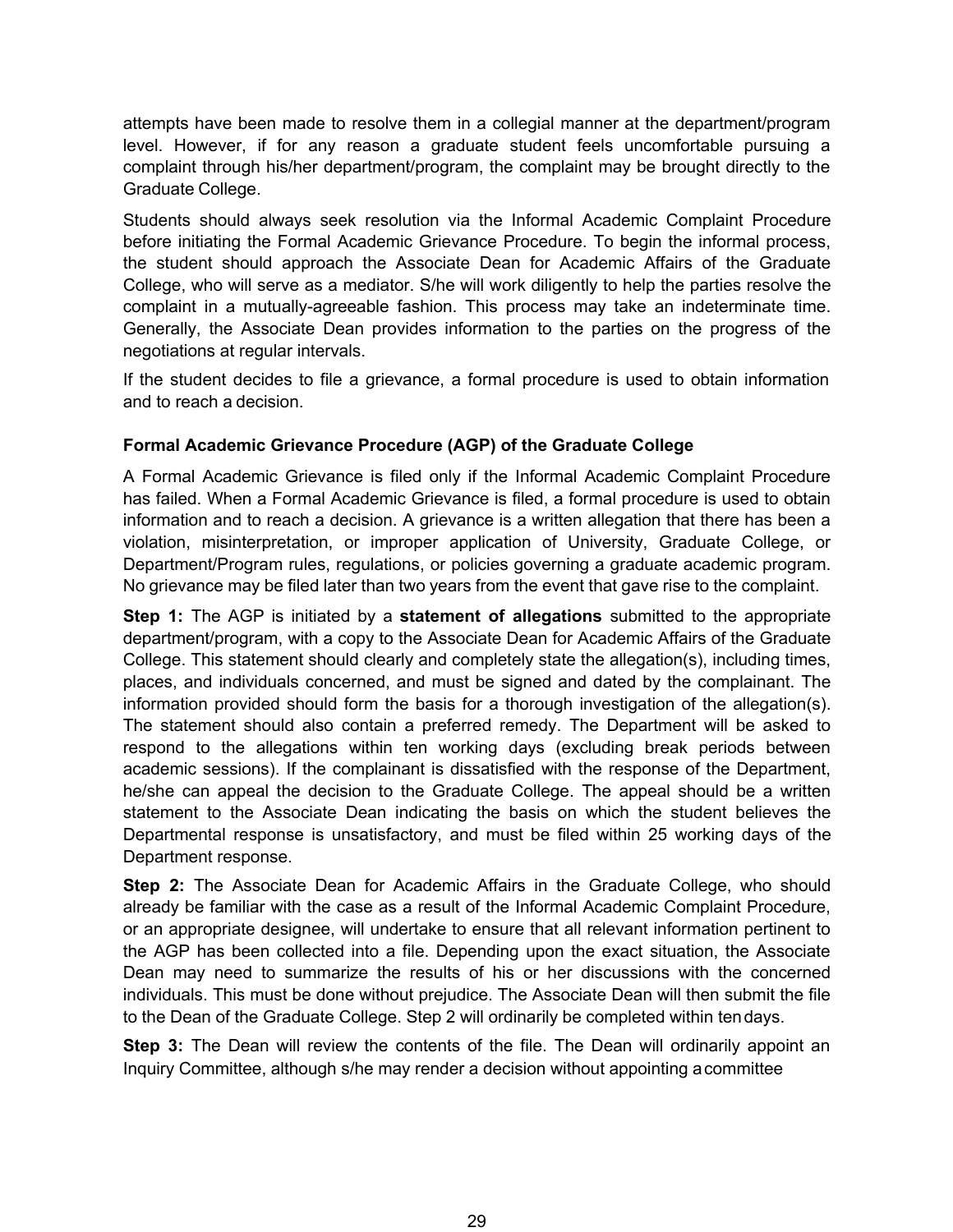if s/he feels that the case is sufficiently clear cut. If the Dean renders a decision without appointing an Inquiry Committee, the student may appeal within twenty days and request an inquiry (Step 4).

**Step 4:** The Dean appoints an Inquiry Committee composed of at least two faculty members and at least one graduate student (often members of the Graduate Council). The Inquiry Committee will review the report of the investigation, request any additional documents the Committee believes germane to the inquiry and conduct a hearing to receive any additional testimony the student may wish to present or the Committee may wish to solicit. The student may have the assistance of another person while presenting to the Committee. If the student is assisted by counsel, the Office of the General Counsel will assist the Committee in the conduct of the hearing. The first meeting of the Inquiry Committee may be convened by either the Dean or the Associate Dean for Academic Affairs. After that, the Committee will organize its ownactivities.

The Committee may rule on the relevance of information or testimony and otherwise conduct the hearing. The Committee may close part or all of the hearing, so as to (1) ascertain the truth, (2) conserve time, and (3) protect confidentiality and privacy of members of the University community. The Committee will make a record of the hearing. The Inquiry Committee will report to the Dean on progress at intervals of about ten working days, and will ordinarily make a recommendation to the Dean within twenty-five working days (excluding break periods between academic sessions). The Dean may accept or reject the recommendation, or may request the Inquiry Committee to explore other issues surrounding the grievance.

The decision of the Dean is final unless appealed to the Provost within twenty working days.

# *Principles of Good Practice Relating to Mentoring of Graduate Students*

- 1. Departments should have procedures which facilitate the process of students becoming acquainted with faculty and research areas and the process for selecting a mentor. Students should receive information and be involved in these processes as soon as possible and practical after entering the graduate program.
- 2. Departments should have admissions processes which carefully assess the potential of students to conduct research in the areas represented in the department as well as the likely match between students' expressed interests and the expertise of the faculty. Students accepted on these bases should be made aware early in their program that they have the primary responsibility for making an informed selection of a research mentor and that they must obtain the agreement of the faculty member to serve in this capacity. Provided the student has a satisfactory record of work in the department and is willing to work in areas represented by the faculty, there should not be a problem in reaching an agreement on selection of a mentor. There also may be instances in which it is possible to establish arrangements acceptable to the department for the student to work in areas outside the primary areas of expertise of department faculty through a co-chair arrangement with a qualified faculty member in another unit. In cases in whichthe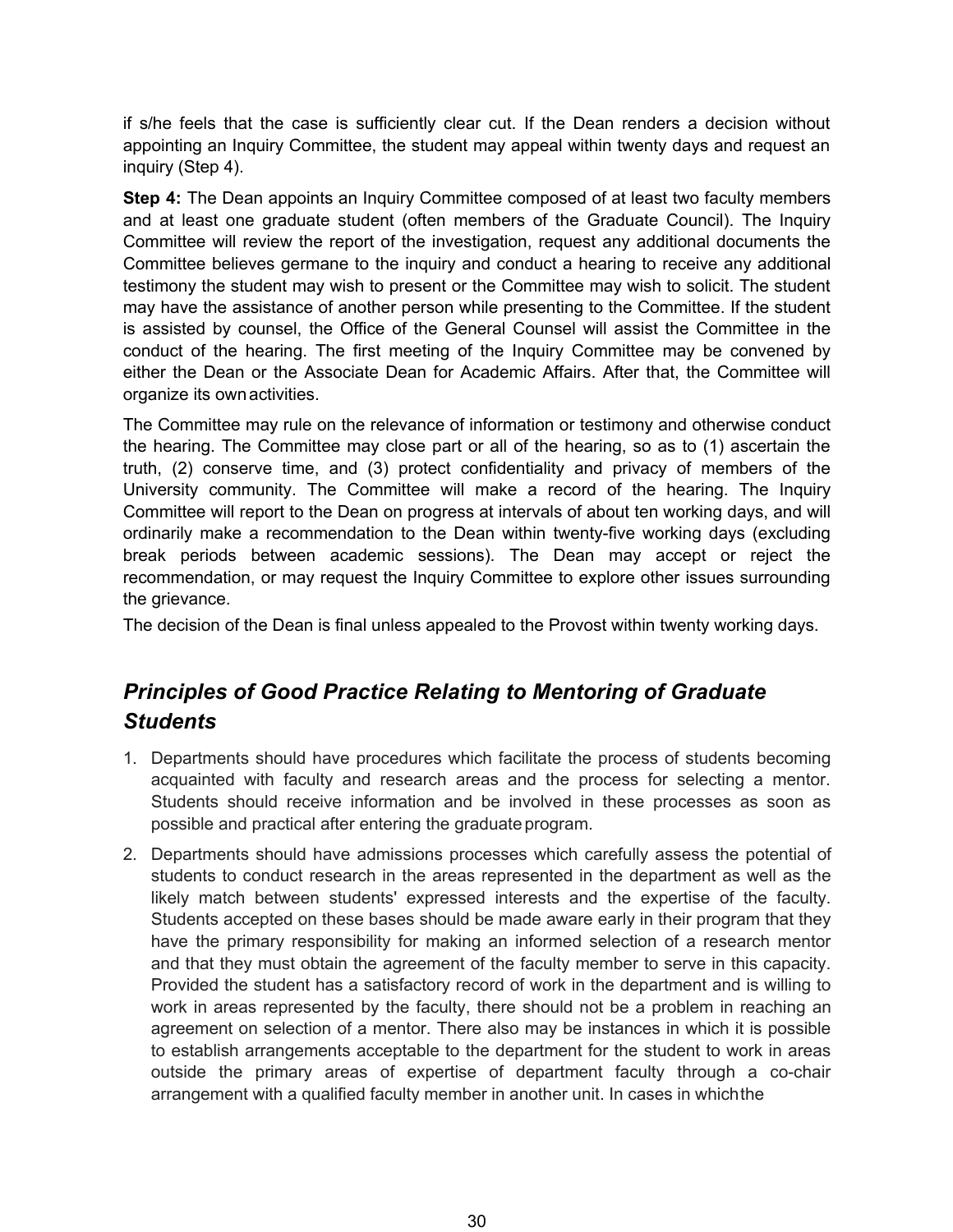student's performance in the program does not meet expected standards, or in which the student insists upon working in an area not represented among the faculty's expertise, the department is not obligated to appoint an unwilling mentor.

- 3. Faculty have the right and obligation to clearly inform potential advisees of their expectations before the student makes a choice of research mentor. They should also be informed of departmental policies regarding authorship, ownership of intellectual property, work commitments, etc., to which all members of the department mustadhere.
- 4. Once the selection of a research mentor has been agreed to, both parties have an obligation to work in good faith to accomplish the student's educational goals and the research required for the degree.
- 5. There must be provision for a student to change a mentor and/or research area for valid reasons or for incompatibility. Neither the department nor administrative officials can coerce professional relations between persons who are incompatible. In establishing departmental policies for changing mentors, careful consideration should be given to what constitute valid bases for either students or mentors to request approval for a change, and to include documentation of agreements to make suchchanges.
- 6. When a change of mentor and terms of severance of the relationship are agreed to, both parties must abide by the agreement. Retaliation by either party would almost certainly constitute a violation of University Policy on Professional Ethics and Academic Responsibility (Operations Manual, 20.290) or other applicable policies, and could constitute the basis for a grievance.

### *Professional Ethics and Academic Responsibility: Responsibilities to Students*

(section III-15.2*, University of Iowa Operations Manual*) (https://opsmanual.uiowa.edu)

As a teacher, the faculty member has the responsibility for creating in his or her classroom or laboratory a climate that encourages the student to learn. The faculty member should exemplify high scholarly standards and respect and foster the student's right to choose and pursue his or her own educational goals.

(a) The faculty member must make clear the objectives of the course or program, establish requirements, set standards of achievement, and evaluate the student's performance.

(b) The faculty member has the responsibility to meet classes as scheduled and, when circumstances prevent this, to arrange equivalent alternate instruction.

(c) The faculty member has the responsibility to teach courses in a manner that is consistent with the course description and credit published in the catalogue and with the announced objectives of the course. He or she must not intentionally interject into classes material or personal views that have no pedagogical relationship to the subject matter of the course.

(d) In order to facilitate student learning, faculty members should present the appropriate context for course content. While challenge is essential to good teaching, challenge is ordinarily most effective when students are adequately prepared to deal with course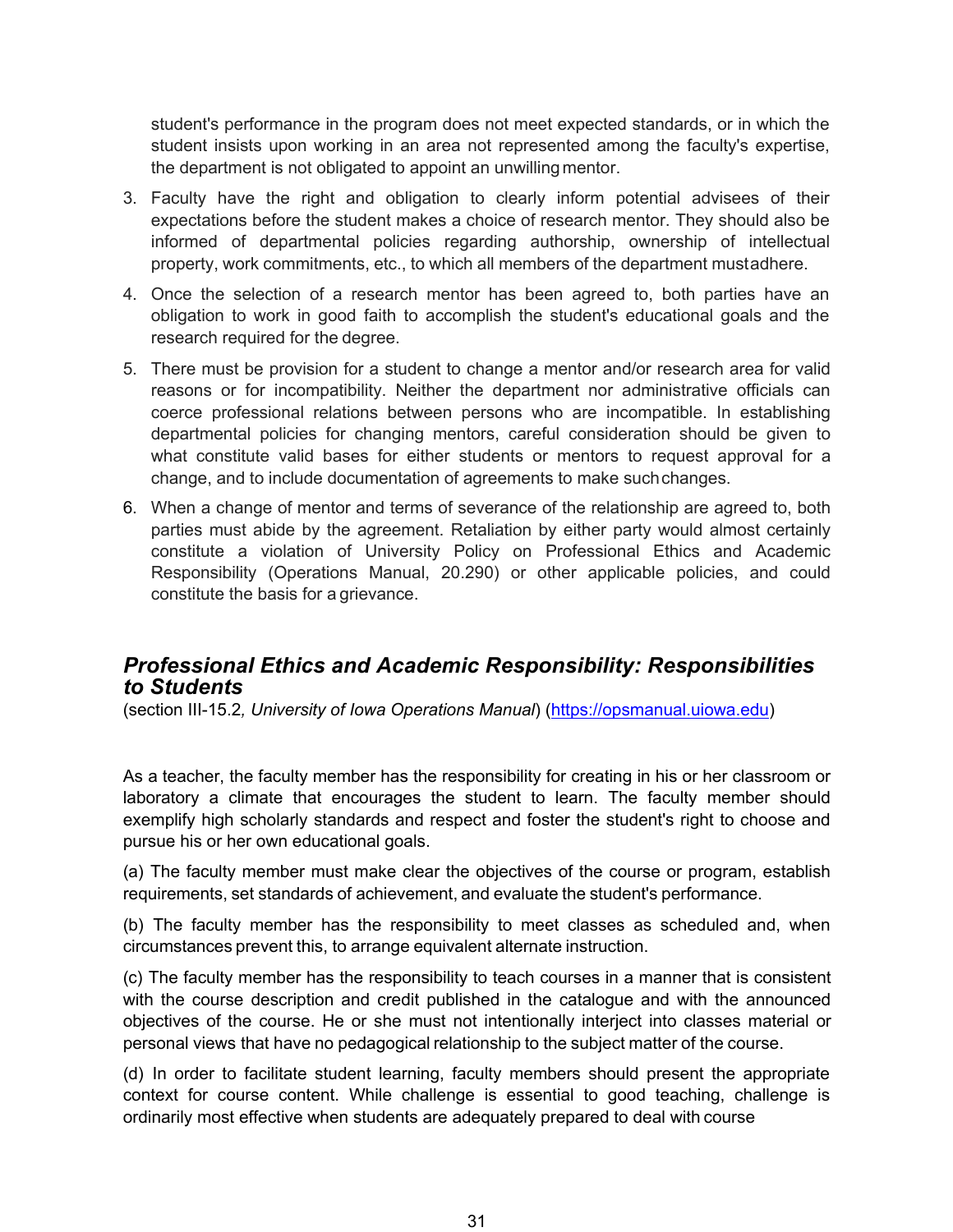materials. On controversial issues within the scope of the course a reasonable range of opinion should be presented. When the faculty member presents his or her own views on such issues, they should always be identified as such. Wherever values, judgments, or speculative opinions constitute part of the subject matter, they should be identified as such and should not be offered as fact.

(e) The faculty member owes to the student and the University a fair and impartial evaluation of the student's work. Such evaluation should be consistent with recognized standards and must not be influenced by irrelevancies such as religion, race, sex, or political views, or be based on the student's agreement with the teacher's opinion pertaining to matters of controversy within the discipline.

(f) Every student is entitled to the same intellectual freedom which the faculty member enjoys. The faculty member must respect that freedom. Restraint must not be imposed upon the student's search for or consideration of diverse or contrary opinion. More positively, the faculty member has an obligation to protect the student's freedom to learn, especially when that freedom is threatened by repressive or disruptiveaction.

The classroom must remain a place where free and open discussion of all content and issues relevant to a course can take place. While students remain responsible for learning class material and completion of course requirements, faculty should respect reasonable decisions by students, based on their exercise of their own intellectual freedom, to not attend part or all of a particular class session.

(g) The faculty member has obligations as an intellectual guide and counselor to students. He or she has a responsibility to be available to students for private conferences. In advising students, every reasonable effort should be made to see that information given to them is accurate. The progress of students in achieving their academic goals should not be thwarted or retarded unreasonably because a faculty member has neglected his or her obligation as adviser and counselor.

(h) The faculty member should conduct himself or herself at all times so as to demonstrate respect for the student. He or she should always respect the confidence deriving from the faculty- student relationship.

(i) The faculty member must avoid exploitation of students for personal advantage. For example, in writings and oral presentations due acknowledgment of their contributions to the work should be made.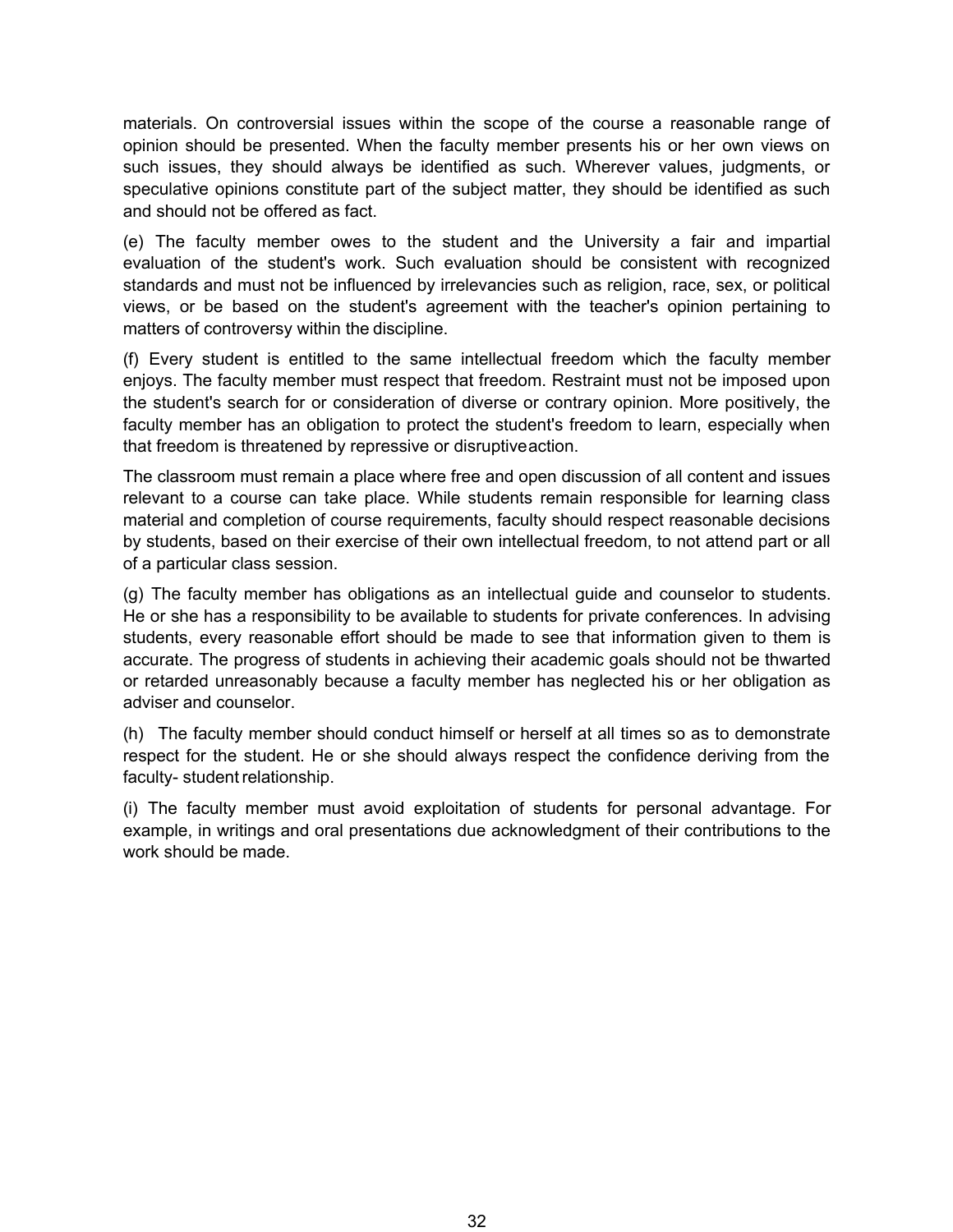# **Additional Information**

### *Academic Activities*

Graduate students are strongly encouraged to participate in the variety of academic activities available at the University of Iowa, both at the departmental level and outside the department. The Department of Spanish and Portuguese sponsors departmental colloquia in which both members of the department and invited speakers give presentations on their research or creative work. Related departments and programs, such as Cinematic Arts, Comparative Literature, French and Italian, and Linguistics, also sponsor regularly scheduled colloquia and guest speakers, as does the Division of World Languages, Literatures and Cultures. The Department of Spanish and Portuguese sponsors or co- sponsors screenings of films from Latin America and Spain and participates in colloquia and events organized by International Programs. As well, the MFA program in Spanish creative writing regularly sponsors or co-sponsors readings of creative work in the department or at other locations in Iowa City.

Graduate students from all programs in the Division of World Languages, Literatures and Cultures are encouraged to participate in the World Languages Graduate Organization (WLGO). Every spring WLGO sponsors a one-day conference in which graduate students present their research or creative work.

### *Academic Resources and Extra-departmental Organizations*

Students are encouraged to familiarize themselves with the wide range of resources available on campus. The catalog (Infohawk) of the Main Library is available on-line, as is accessibility to other databases such as the Modern Language Association Bibliography and Linguistics and Language Behavior Abstracts. The Language Media Center in 120 Phillips Hall provides a broad range of services and facilities, and has an extensive collection of media resources in Spanish and Portuguese.

#### **Student Services and Student Organizations**

1. The **Graduate Student Senate is** the graduate student representative organization, with representatives elected annually from each University department with a graduate degree program. The senate's purpose is to serve the interests of the graduate student body, and advises the dean of the Graduate College on matters pertaining to thecollege.

2. The **Division of Sponsored Programs**, located in 2 Gilmore Hall, maintains a repository of information on federal and nonfederal sources of funding for study and research projects by faculty, staff and graduate students. The division searches out potential support,helps